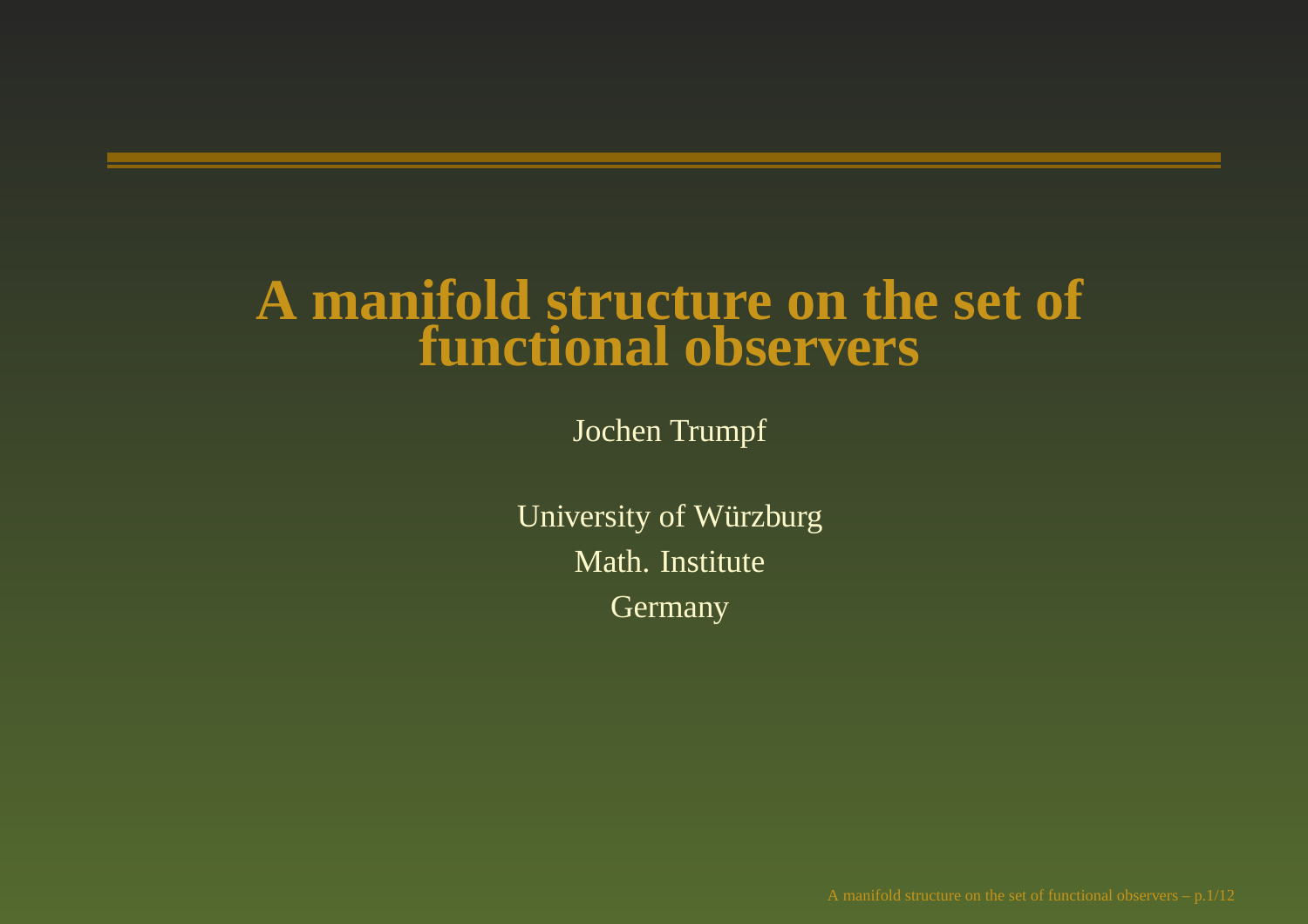

**n** motivating problem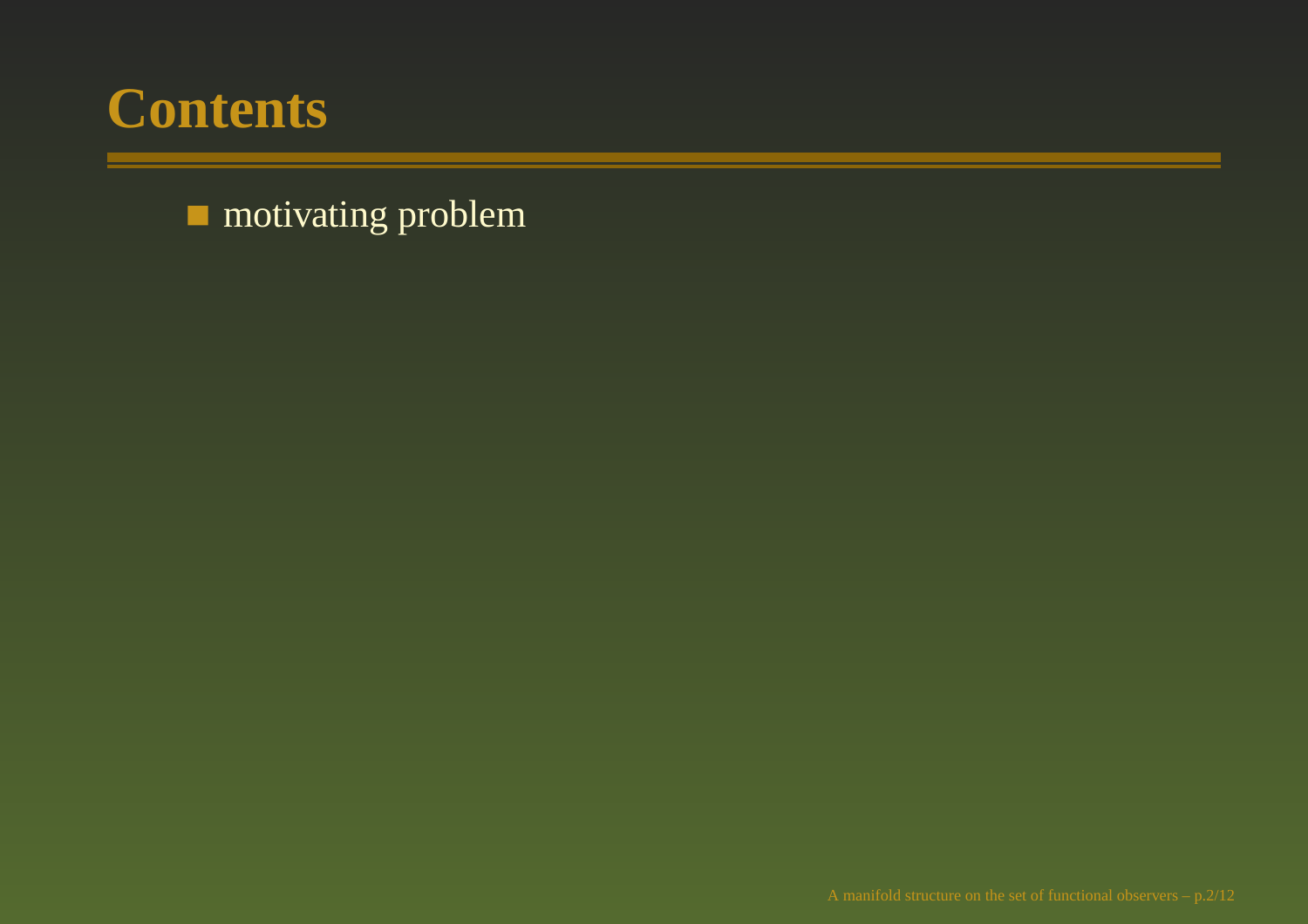**n** motivating problem **tracking observers**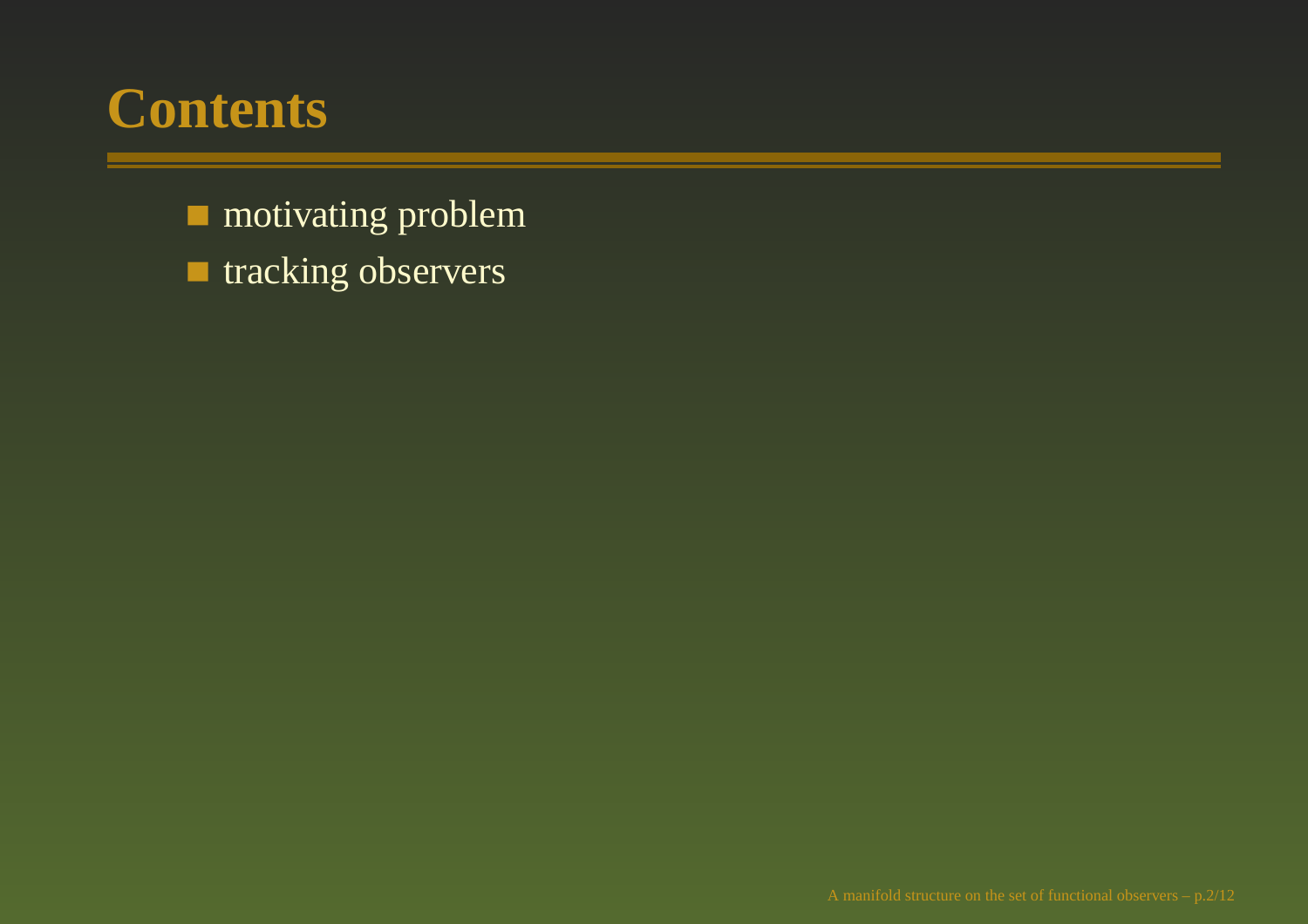- **n** motivating problem
- **tracking observers** 
	- definition and characterization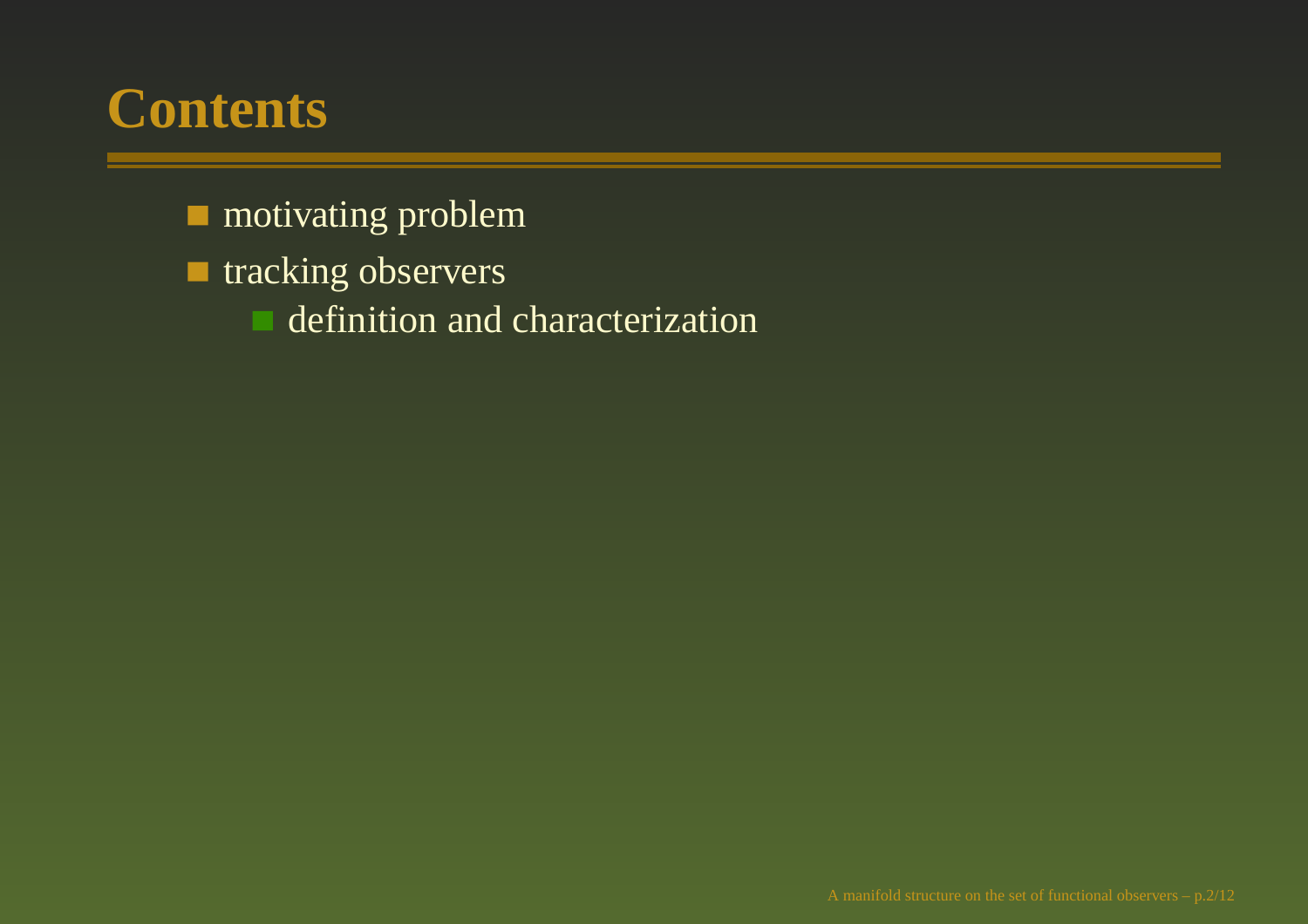- **n** motivating problem
- **the tracking observers** 
	- definition and characterization
	- manifold structure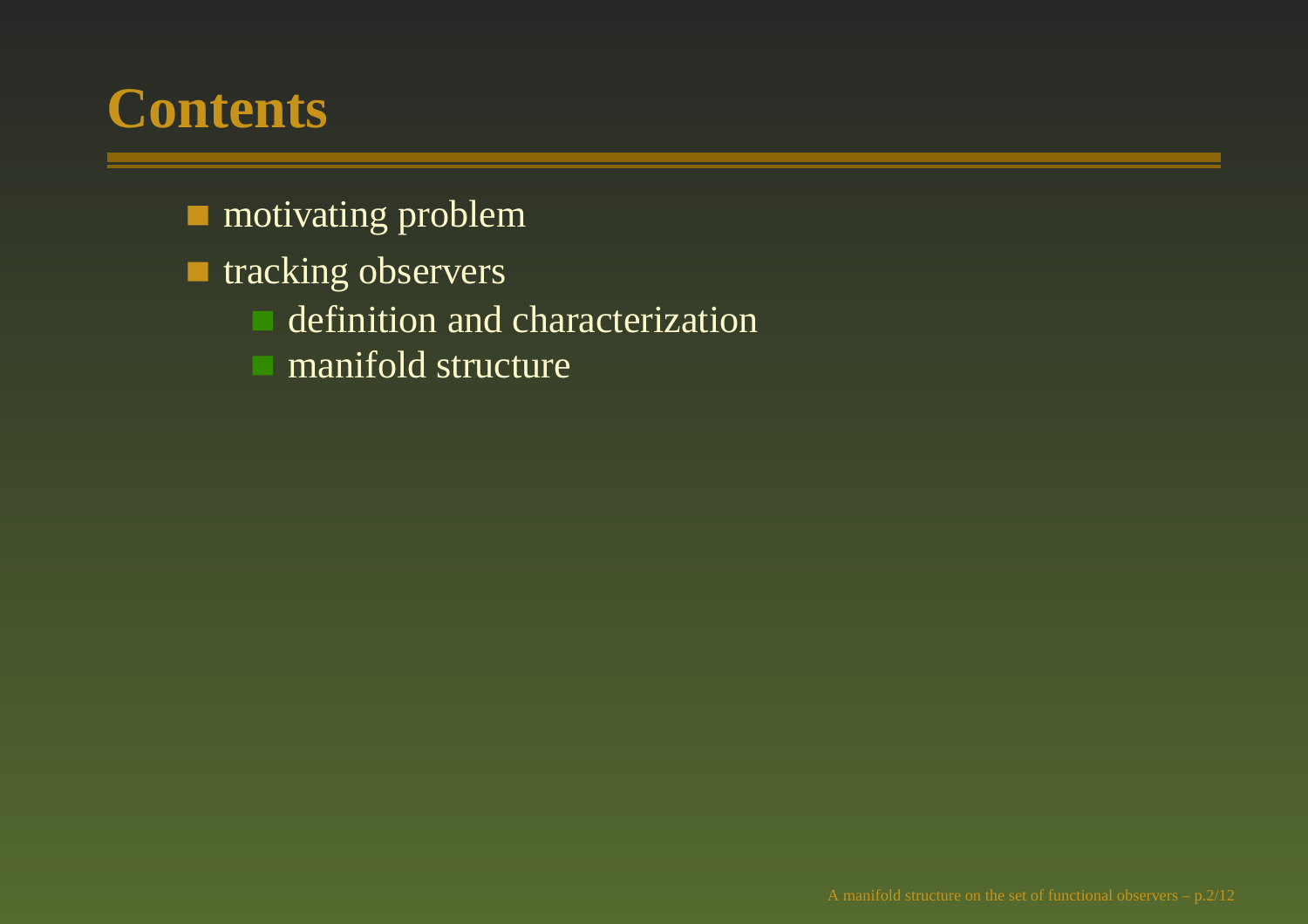- **n** motivating problem
- **tracking observers** 
	- definition and characterization
	- manifold structure
- conditioned invariant subspaces and their friends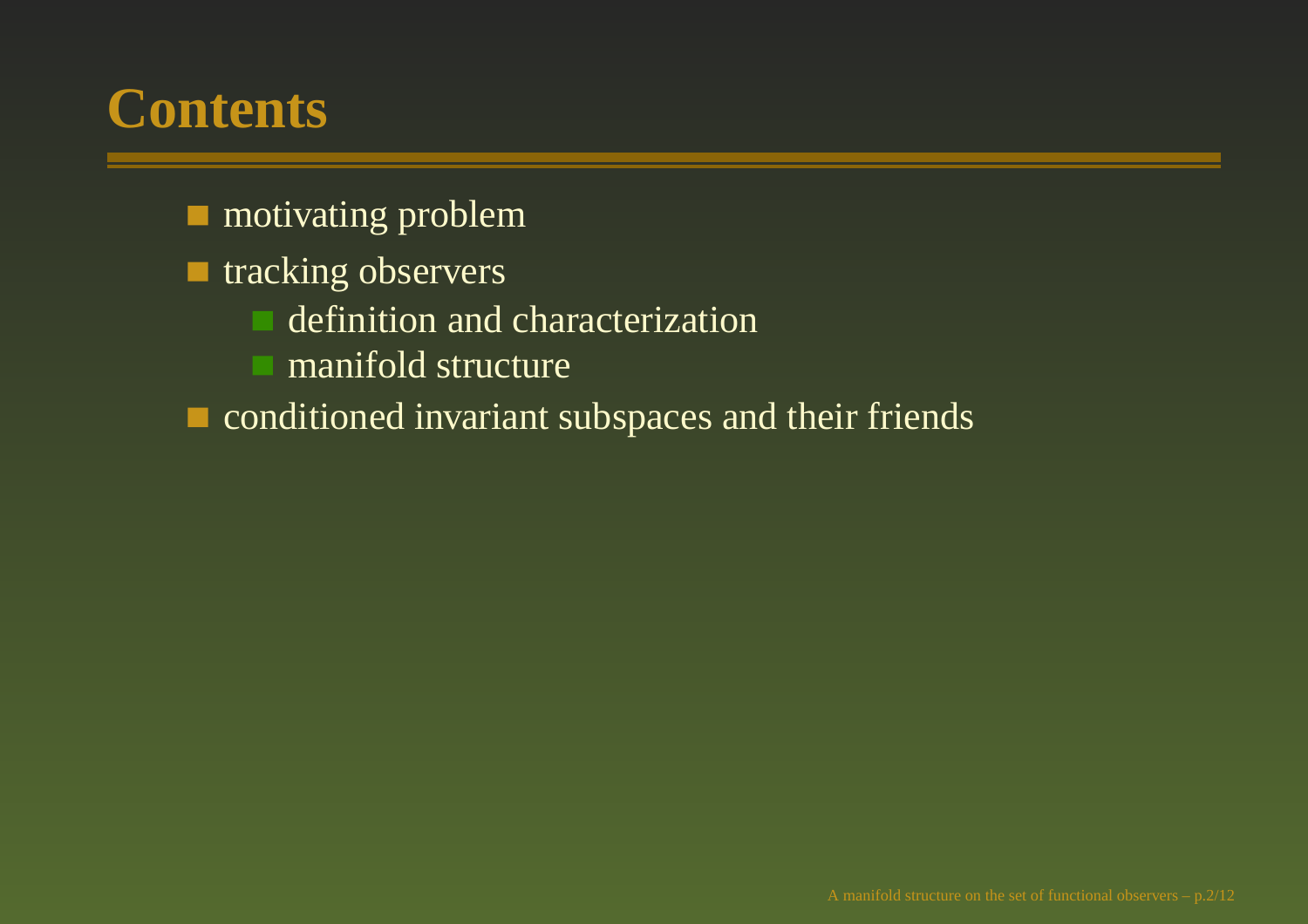- **n** motivating problem
- **tracking observers** 
	- definition and characterization
	- manifold structure
- conditioned invariant subspaces and their friends
	- manifold and vector bundle structure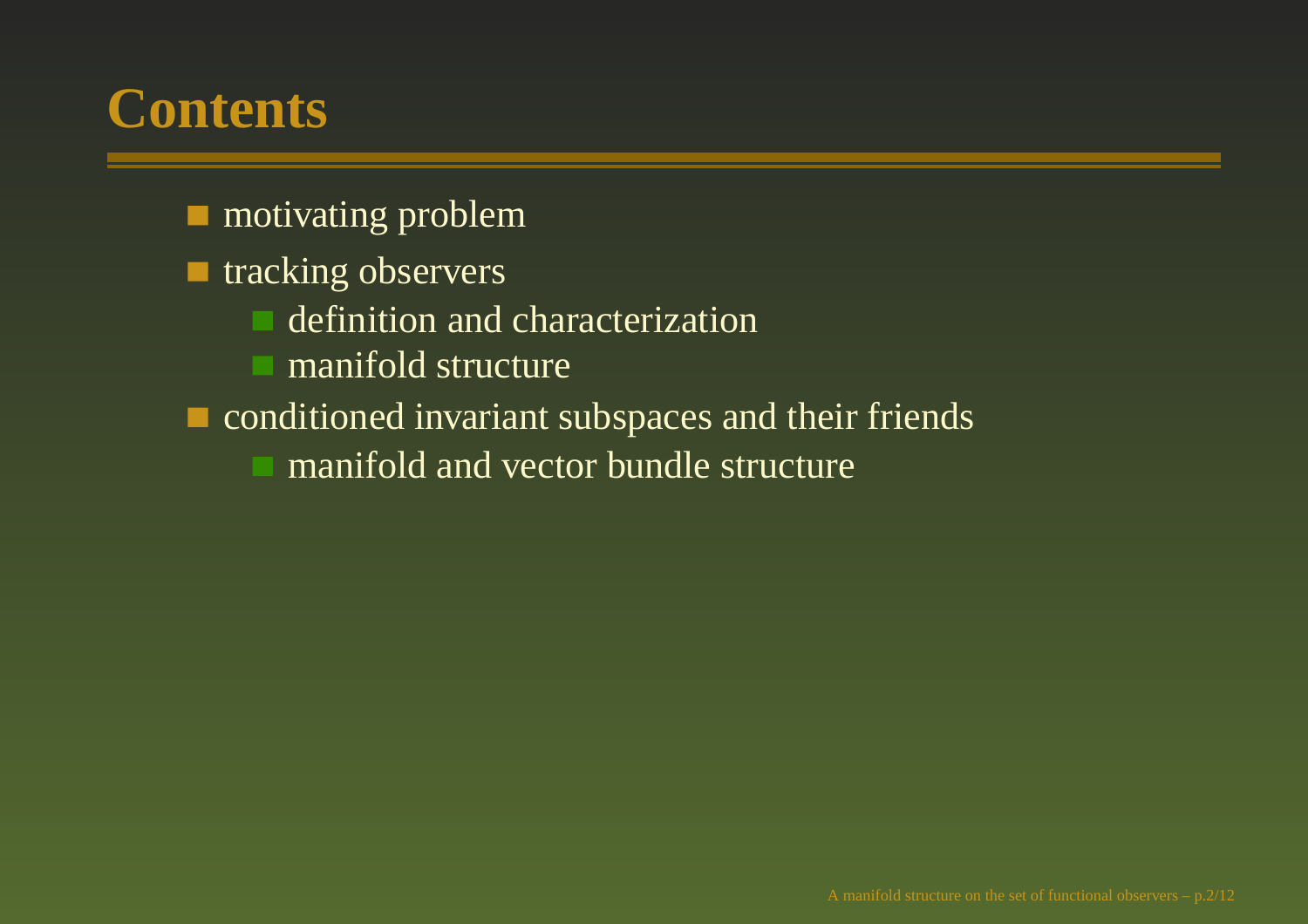- **n** motivating problem
- **tracking observers** 
	- definition and characterization
	- manifold structure
- conditioned invariant subspaces and their friends
	- manifold and vector bundle structure
- application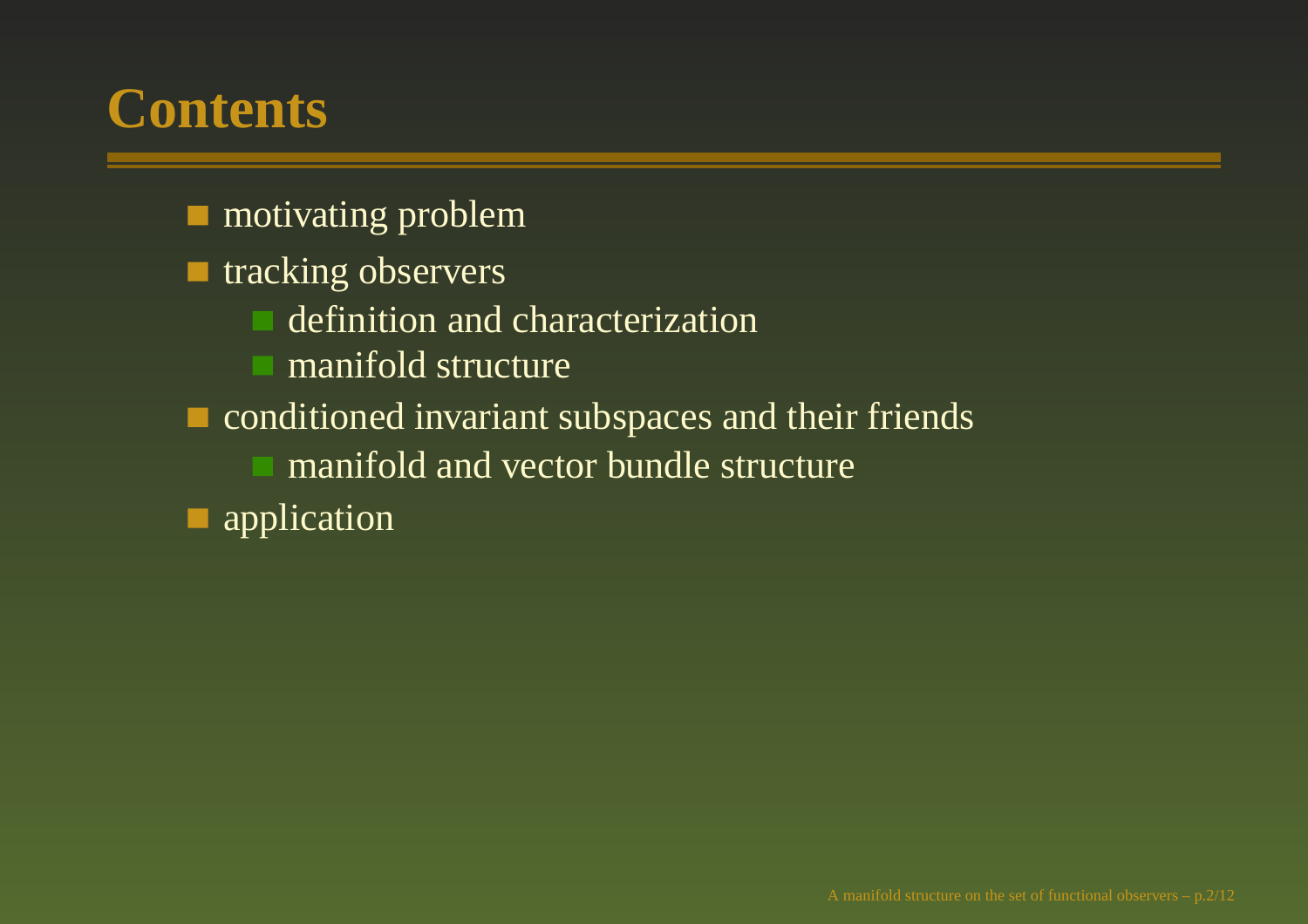- **n** motivating problem
- **tracking observers** 
	- definition and characterization
	- manifold structure
- conditioned invariant subspaces and their friends
	- manifold and vector bundle structure
- application
	- $L^2$ -sensitivity of OAF-compensators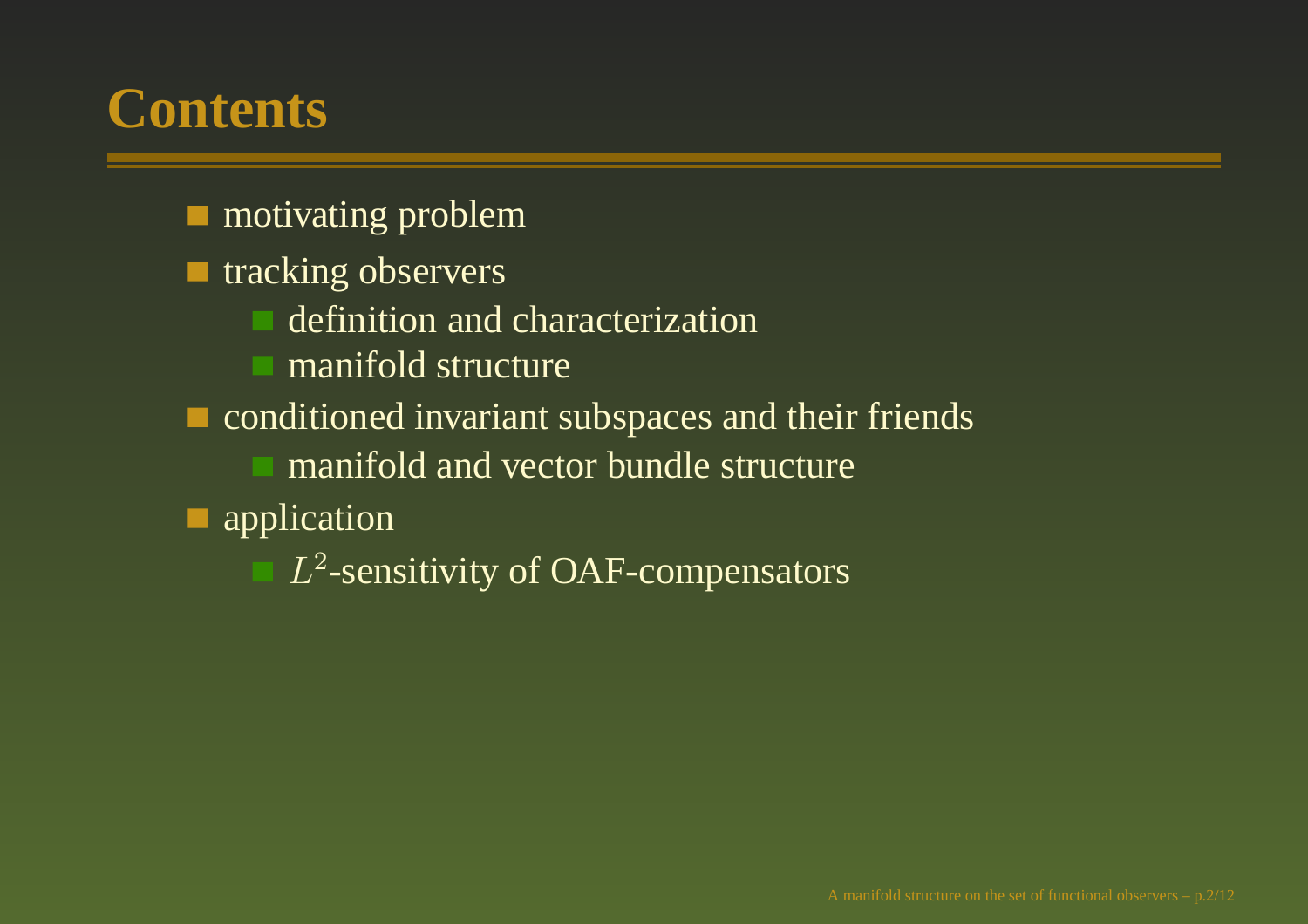- **n** motivating problem
- **tracking observers** 
	- definition and characterization
	- manifold structure
- conditioned invariant subspaces and their friends
	- manifold and vector bundle structure
- application
	- $L^2$ -sensitivity of OAF-compensators
- outlook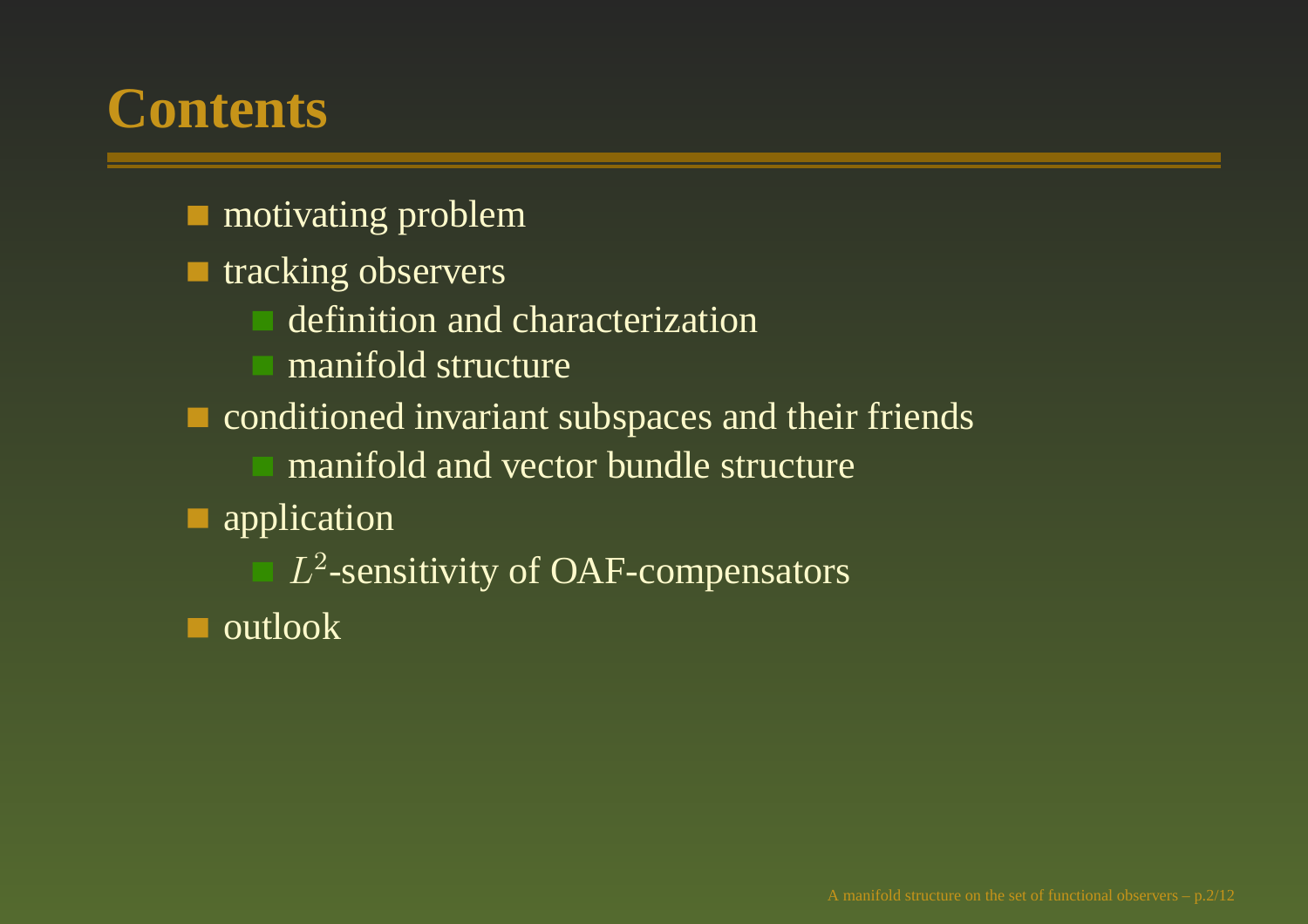- **n** motivating problem
- **tracking observers** 
	- definition and characterization
	- manifold structure
- conditioned invariant subspaces and their friends
	- manifold and vector bundle structure
- application
	- $L^2$ -sensitivity of OAF-compensators
- outlook

joint work with U. Helmke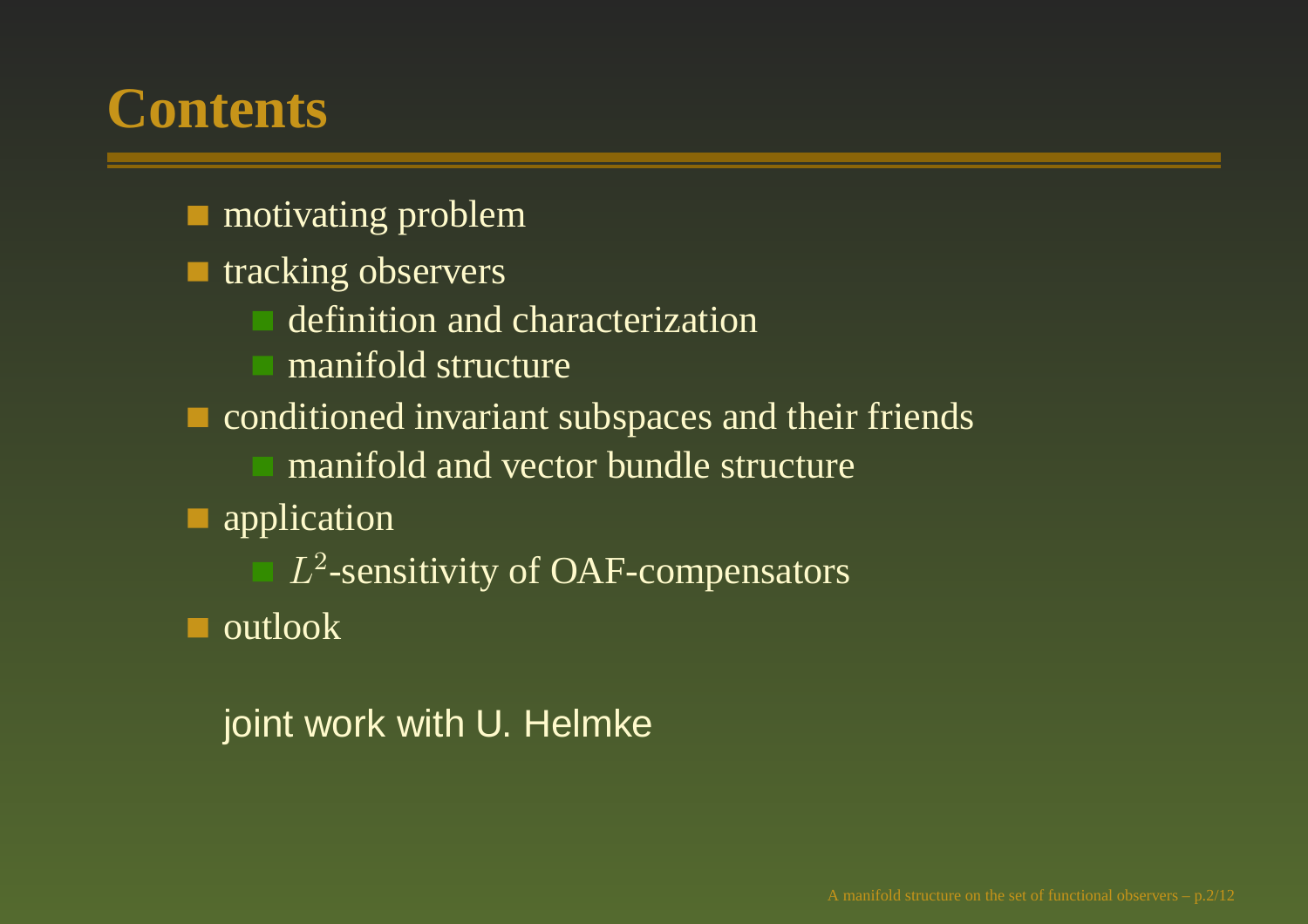**Definition.** Let  $(C, A) \in \mathbb{R}^{p \times n} \times \mathbb{R}^{n \times n}$ . A linear subspace  $V \subset \mathbb{R}^n$ is called (C, A)*-invariant* if there exists an output injection matrix J such that

 $\overline{(A-JC)}\mathcal{V}\subset \mathcal{V}$ 

holds. Such <sup>a</sup> J is called <sup>a</sup> *friend* of V.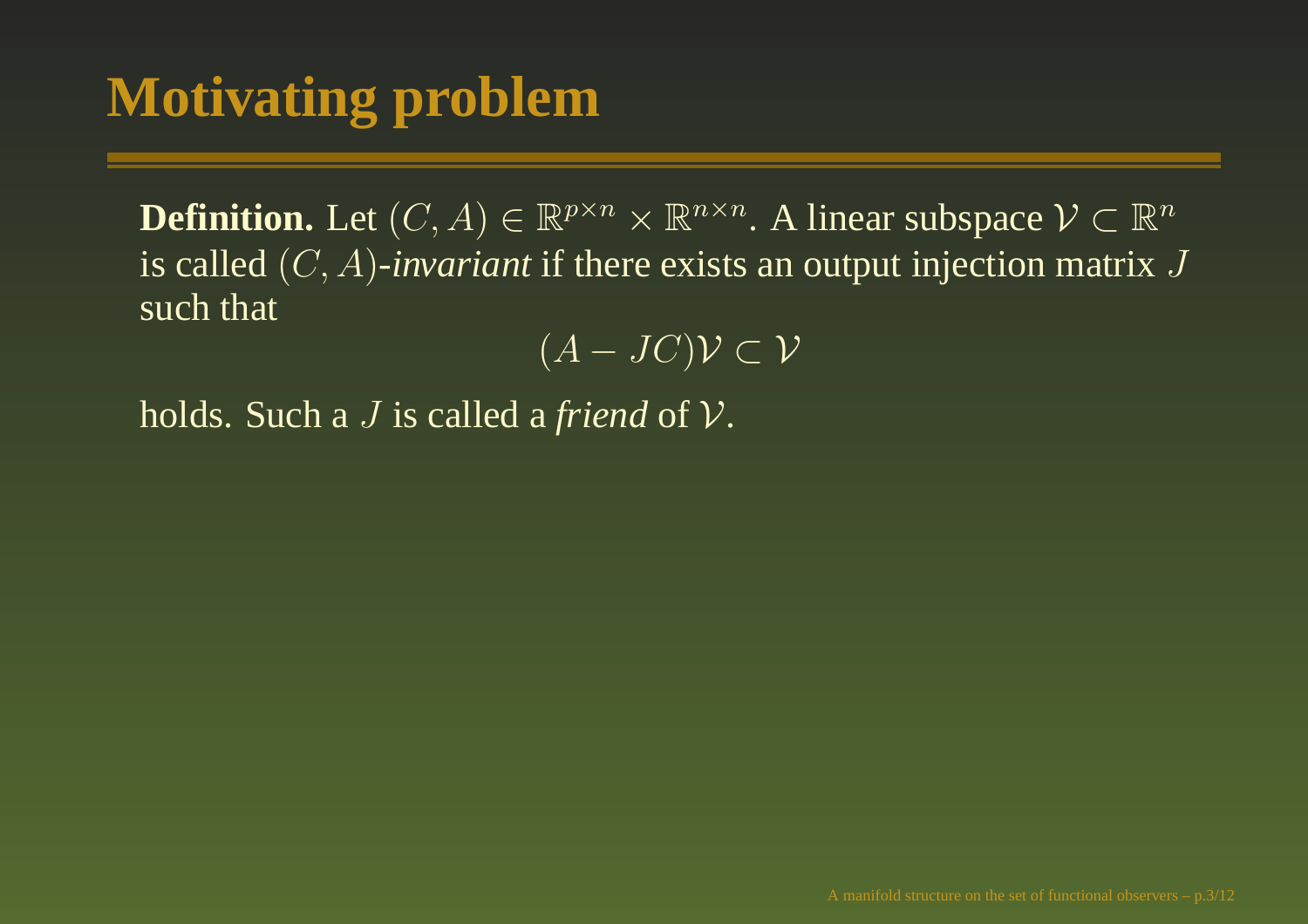**Definition.** Let  $(C, A) \in \mathbb{R}^{p \times n} \times \mathbb{R}^{n \times n}$ . A linear subspace  $\mathcal{V} \subset \mathbb{R}^n$ is called (C, A)*-invariant* if there exists an output injection matrix J such that

 $\overline{(A-JC)}\mathcal{V}\subset \mathcal{V}$ 

holds. Such <sup>a</sup> J is called <sup>a</sup> *friend* of V.

**Problem:** How much do perturbations in J affect V?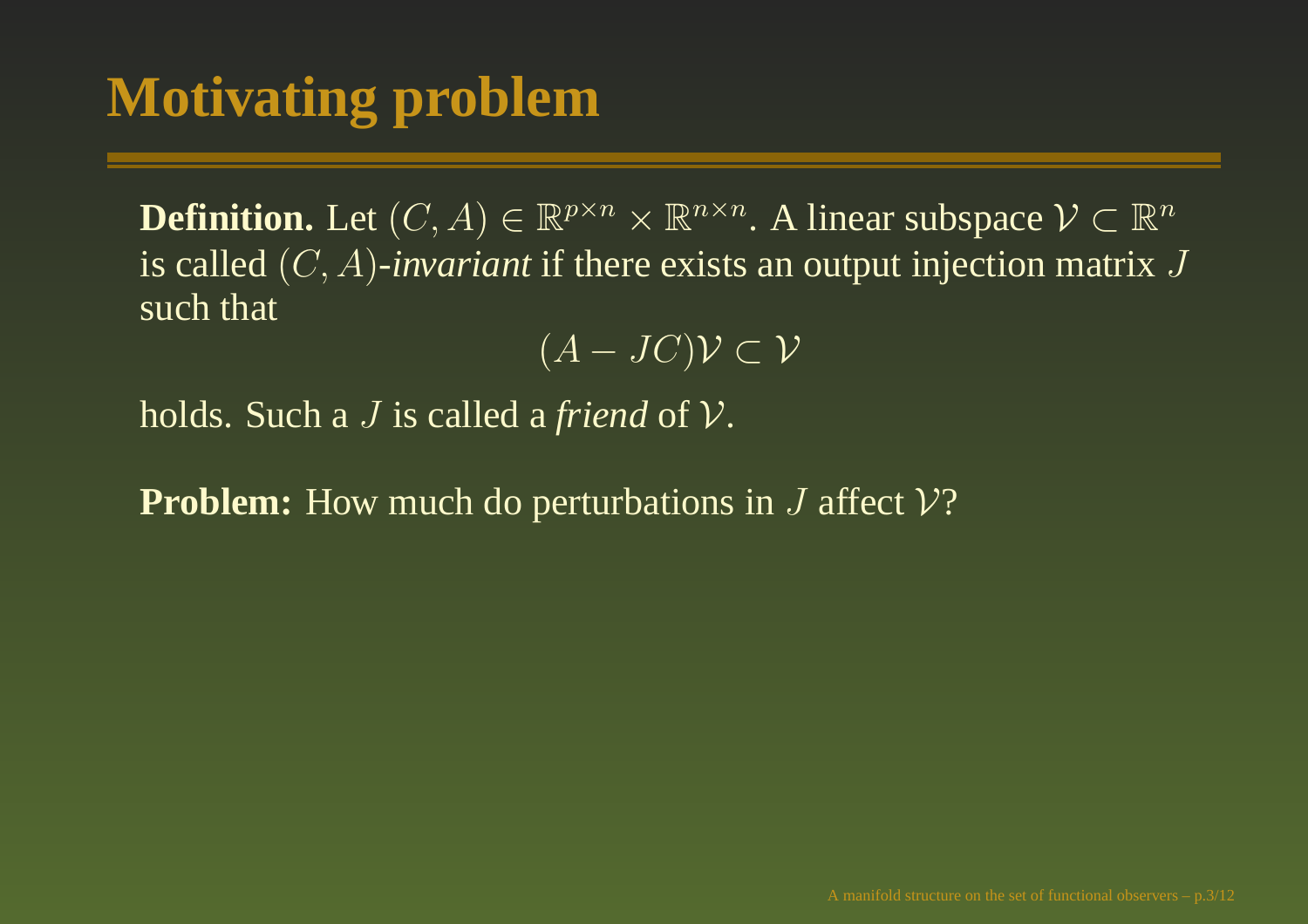**Definition.** Let  $(C, A) \in \mathbb{R}^{p \times n} \times \mathbb{R}^{n \times n}$ . A linear subspace  $V \subset \mathbb{R}^n$ is called (C, A)*-invariant* if there exists an output injection matrix J such that

 $\overline{(A-JC)}\mathcal{V}\subset \mathcal{V}$ 

holds. Such <sup>a</sup> J is called <sup>a</sup> *friend* of V.

**Problem:** How much do perturbations in J affect V?

cf. related work on stable subspaces by L. Rodman (various articles) or F. Velasco (LAA 301, pp. 15–49, 1999)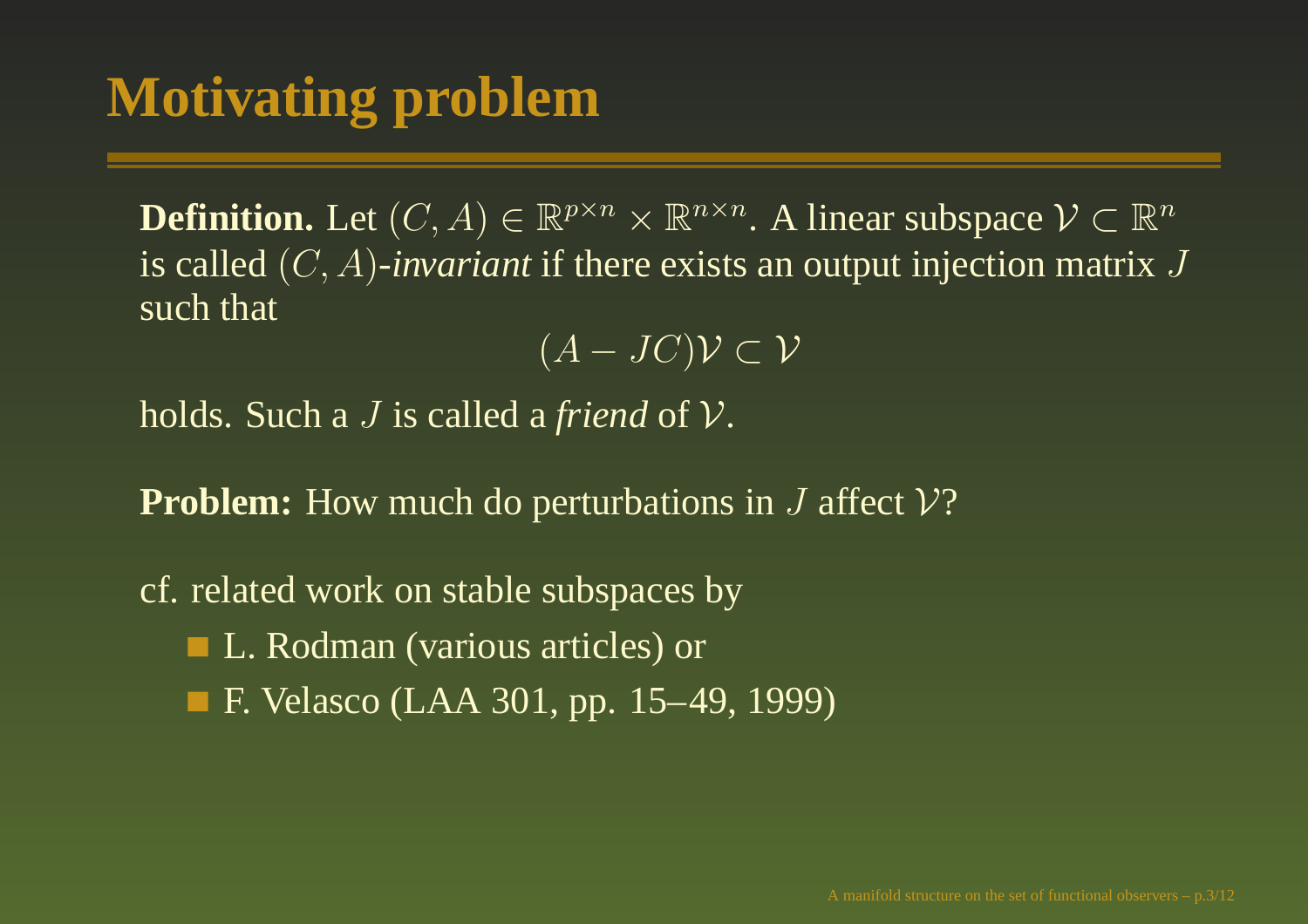Let  $P \in \mathbb{R}^{n \times n}$  be the orthogonal projector on  $\mathcal{V}.$  Then

 $(A - JC)\mathcal{V} \subset \mathcal{V} \iff f(P, J) := (I_n - P)(A - JC)P = 0$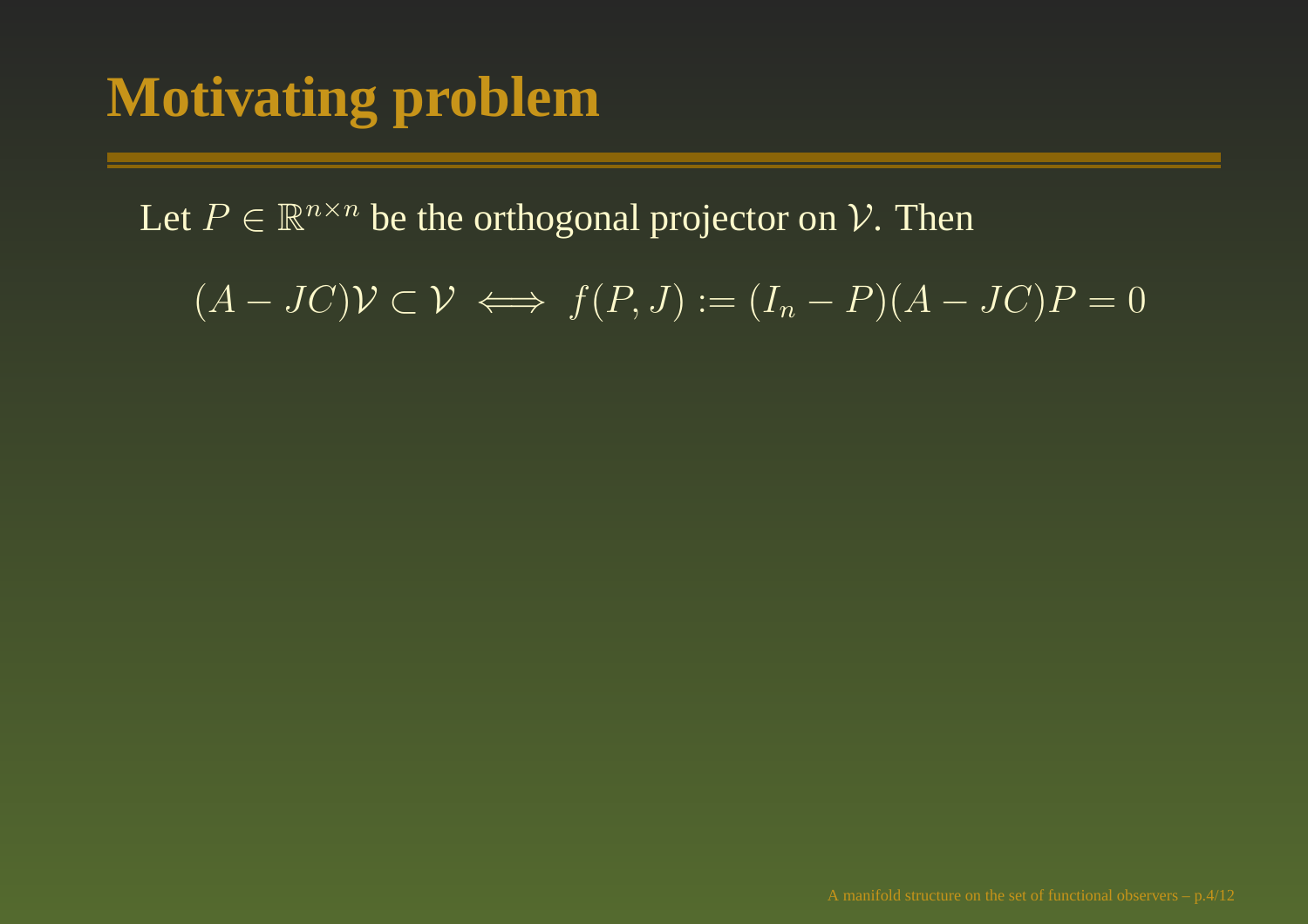Let  $P \in \mathbb{R}^{n \times n}$  be the orthogonal projector on  $\mathcal{V}.$  Then

$$
(A-JC)\mathcal{V} \subset \mathcal{V} \iff f(P,J) := (I_n - P)(A - JC)P = 0
$$

Let  $(P_0, J_0)$  be such that  $f(P_0, J_0) = 0$ . Consider

$$
\frac{\partial f}{\partial P}|_{(P_0, J_0)}(\dot{P}) = -\dot{P}A_0 P_0 + (I_n - P_0)A_0 \dot{P}, \quad A_0 := A - J_0 C
$$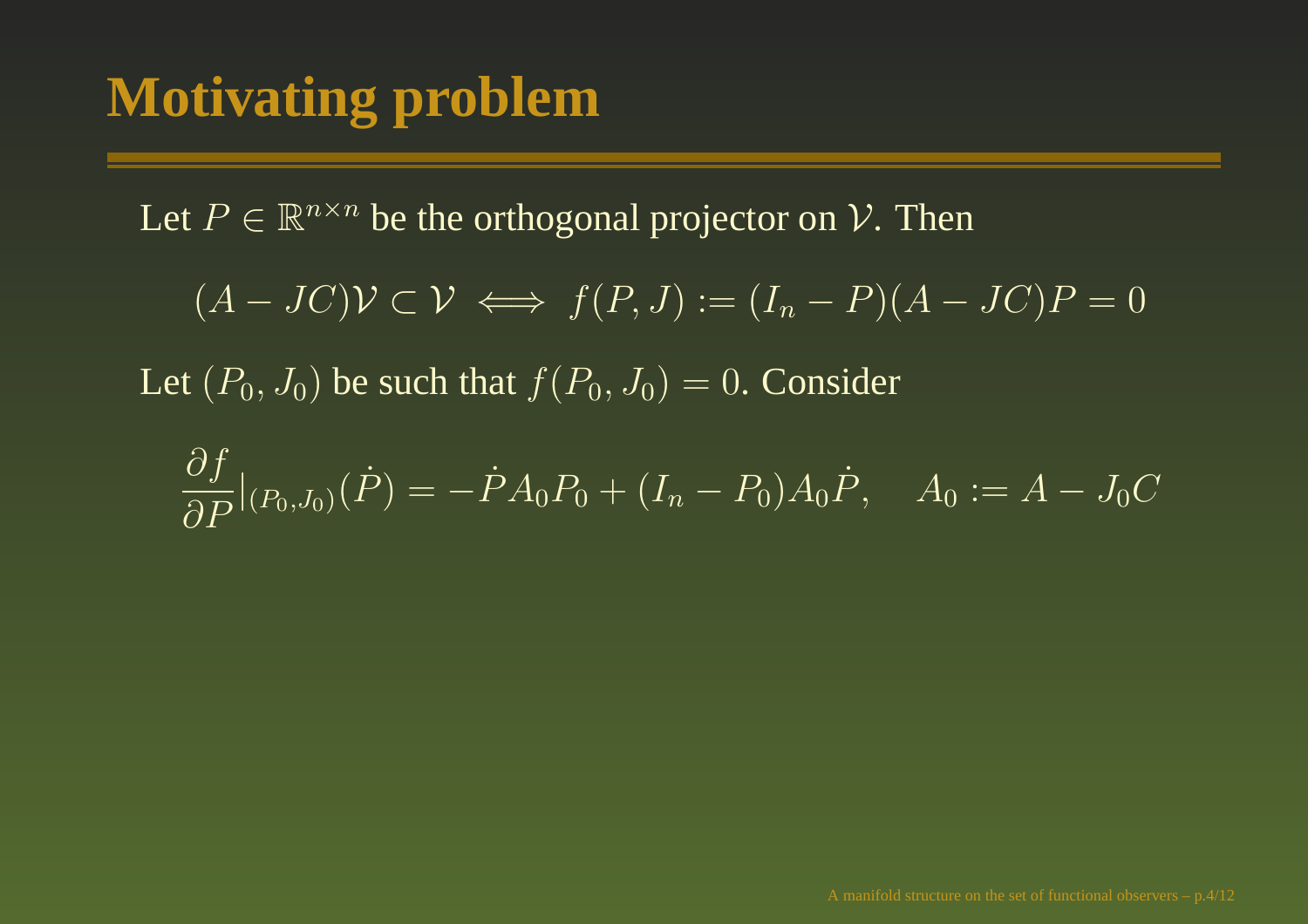Let  $P \in \mathbb{R}^{n \times n}$  be the orthogonal projector on  $\mathcal{V}.$  Then

$$
(A-JC)\mathcal{V} \subset \mathcal{V} \iff f(P,J) := (I_n - P)(A - JC)P = 0
$$

Let  $(P_0, J_0)$  be such that  $f(P_0, J_0) = 0$ . Consider

$$
\frac{\partial f}{\partial P}|_{(P_0, J_0)}(\dot{P}) = -\dot{P}A_0 P_0 + (I_n - P_0)A_0 \dot{P}, \quad A_0 := A - J_0 C
$$

in the basis where

$$
P_0 = \begin{pmatrix} I_k & 0 \\ 0 & 0 \end{pmatrix}, A_0 = \begin{pmatrix} A_1 & A_2 \\ 0 & A_4 \end{pmatrix} \text{ and } \dot{P} = [P_0, \Omega] = \begin{pmatrix} 0 & X \\ X & 0 \end{pmatrix}
$$

 $(\Omega$  is skew-symmetric, here.)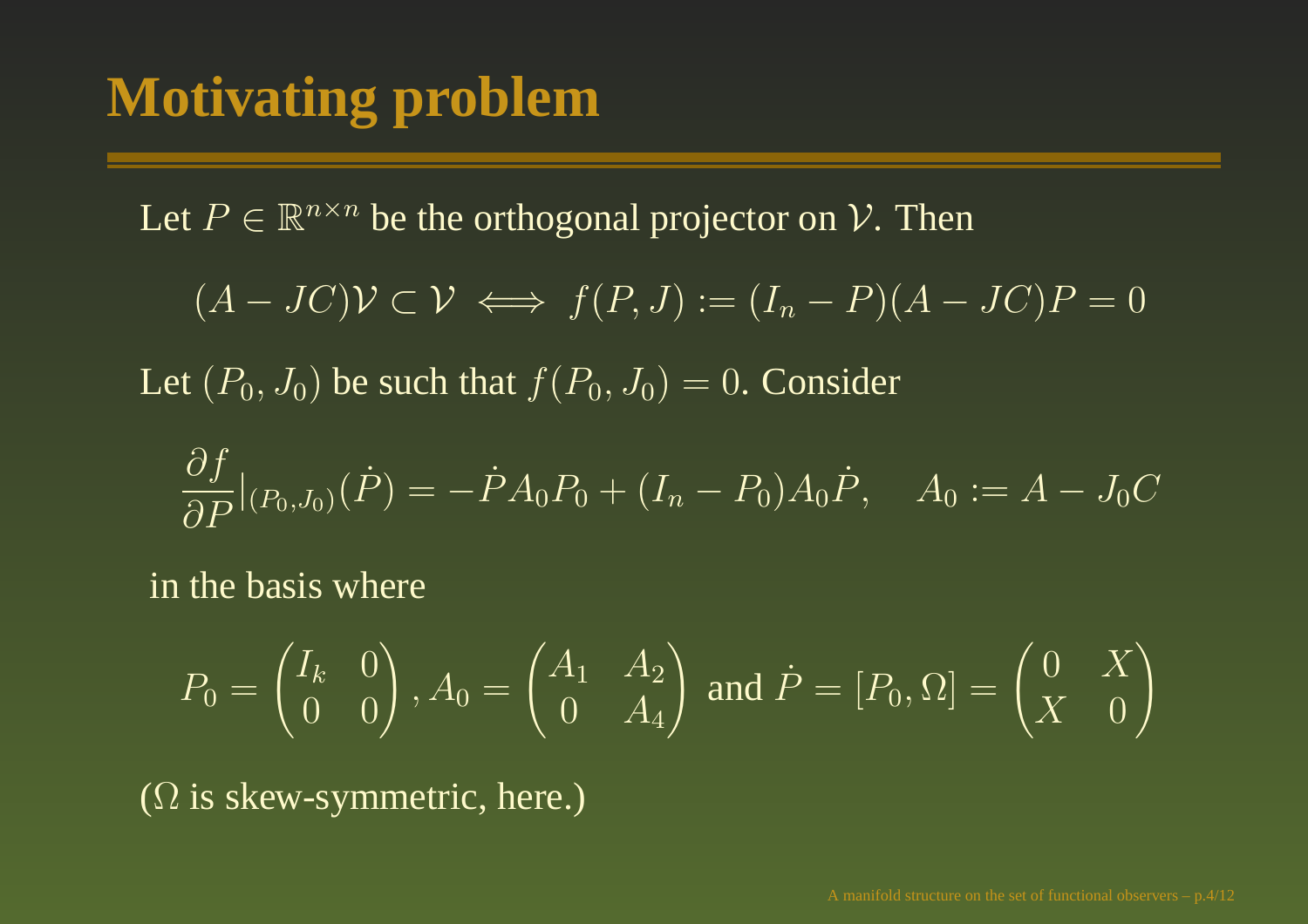We get

$$
\frac{\partial f}{\partial P}|_{(P_0,J_0)}(\dot{P})=\begin{pmatrix} 0 & 0 \\ A_4X-XA_1 & 0 \end{pmatrix}
$$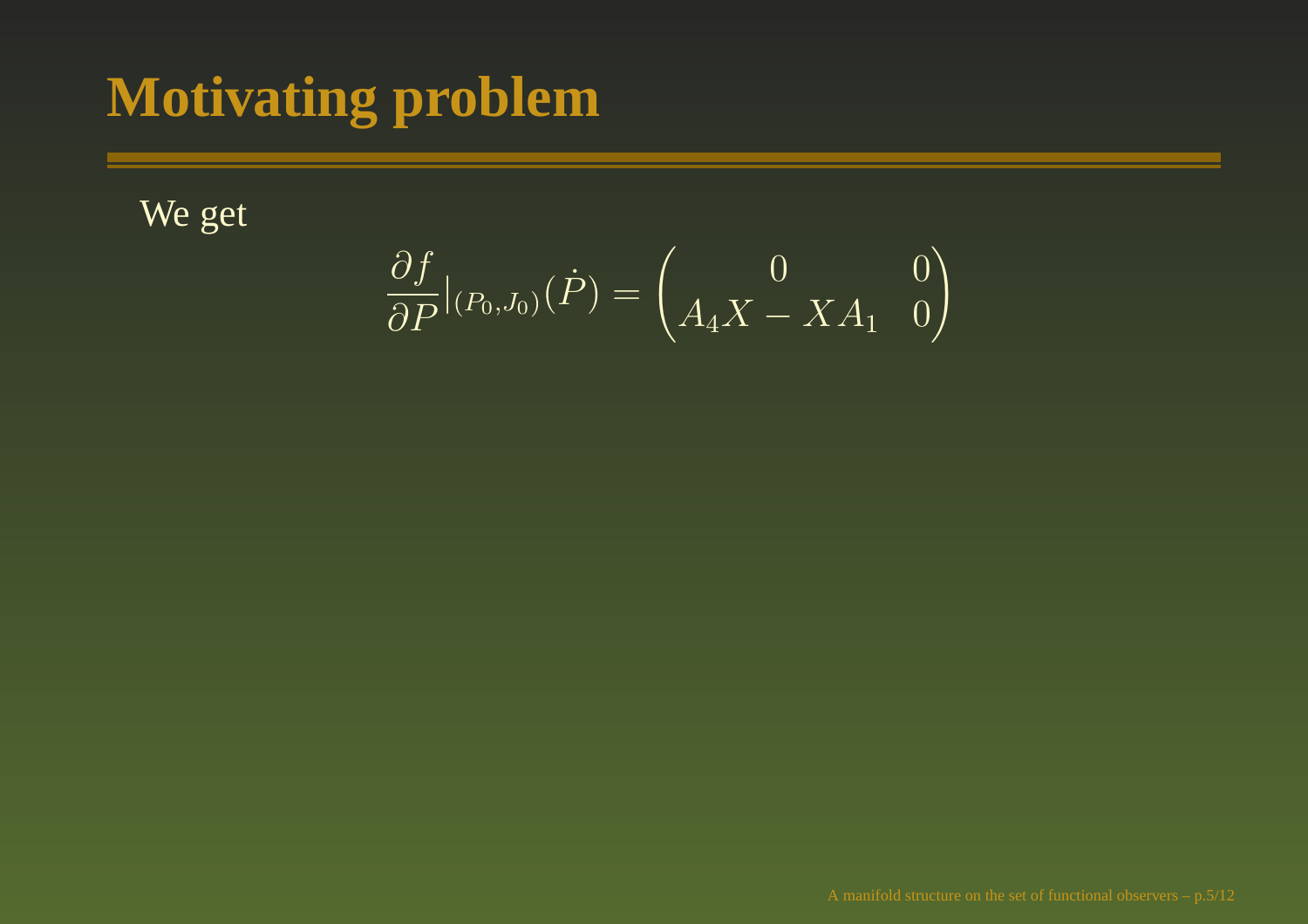We get

$$
\frac{\partial f}{\partial P}|_{(P_0, J_0)}(\dot{P}) = \begin{pmatrix} 0 & 0\\ A_4 X - X A_1 & 0 \end{pmatrix}
$$

If  $A_1$  and  $A_4$  have disjoint spectra then the linear map  $X \mapsto A_4X - XA_1$  is injective, i.e. in this case the differential is injective.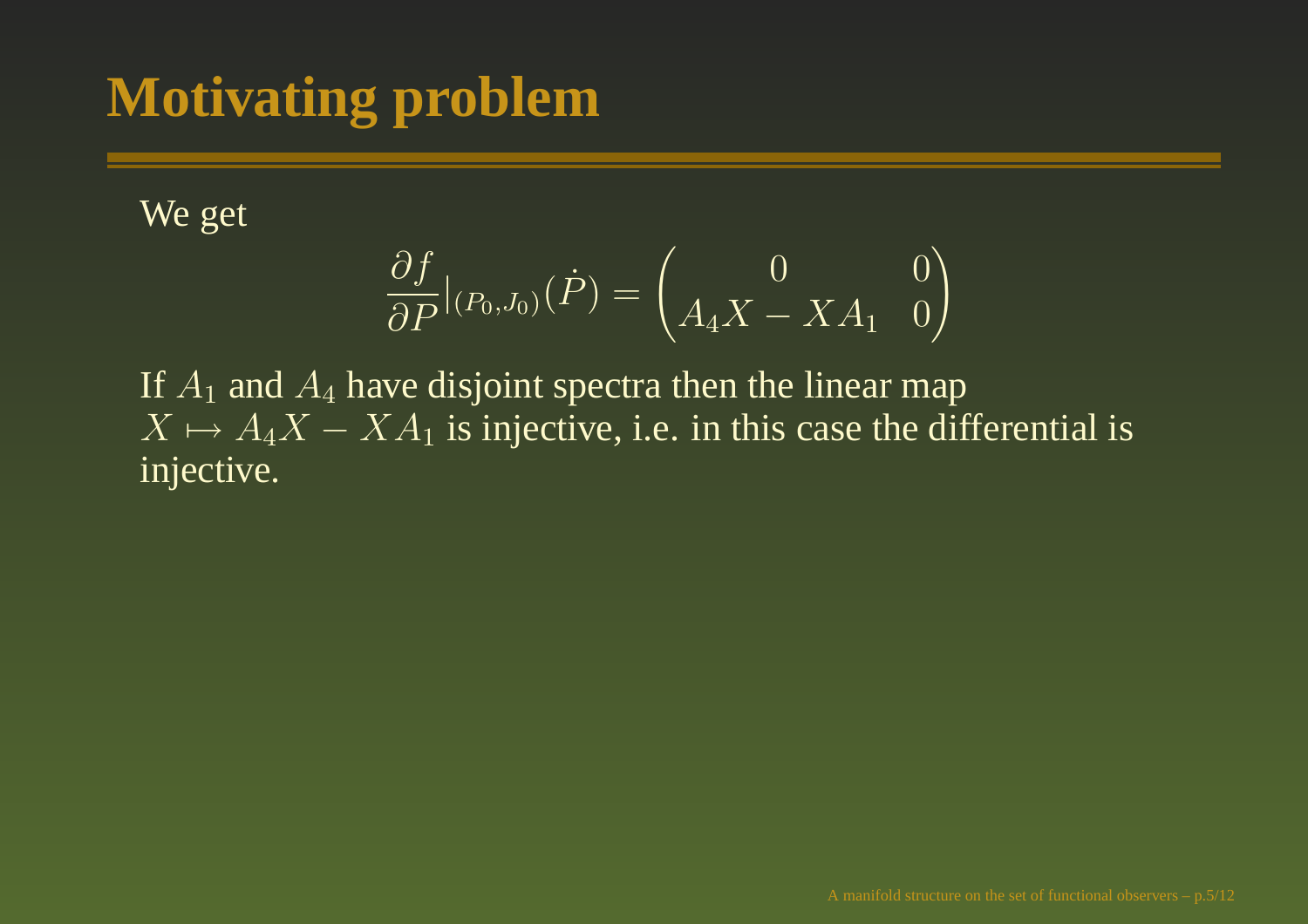We get

$$
\frac{\partial f}{\partial P}|_{(P_0, J_0)}(\dot{P}) = \begin{pmatrix} 0 & 0\\ A_4 X - X A_1 & 0 \end{pmatrix}
$$

If  $A_1$  and  $A_4$  have disjoint spectra then the linear map  $X \mapsto A_4X - XA_1$  is injective, i.e. in this case the differential is injective.

**Result.** Let  $f(P_0, J_0) = 0$  and

$$
\sigma(A_0|_{\text{Im }P_0}) \cap \sigma(A_0|_{\mathbb{R}^n/\text{Im }P_0}) = \emptyset
$$

Then locally around  $J_0$  there exists a Lipschitz continuous function  $J \mapsto P(J)$  such that

$$
f(J, P(J)) = 0
$$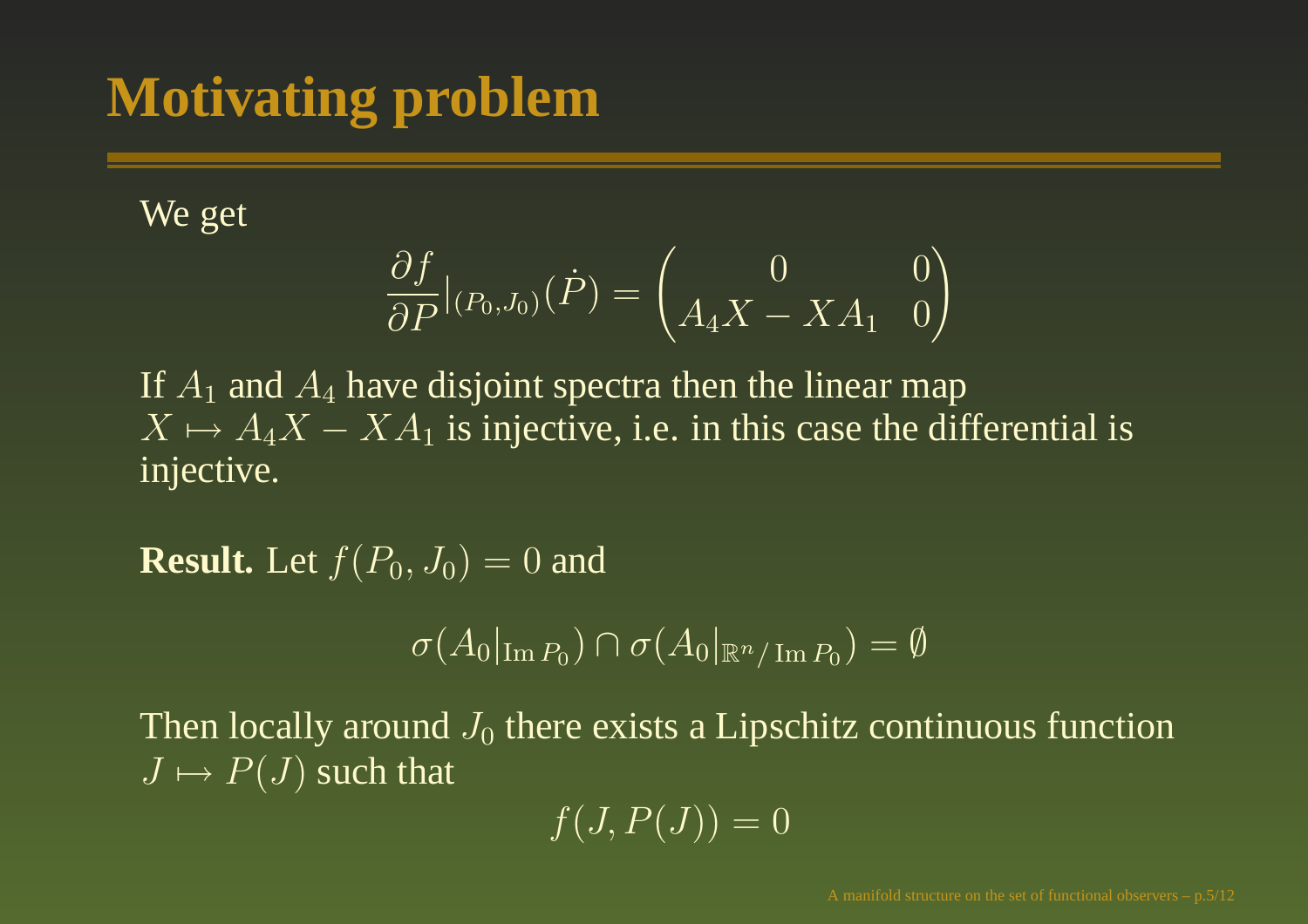Consider the linear, time-invariant, finite-dimensional control system in state space form

<span id="page-20-0"></span>
$$
\begin{aligned}\n\dot{x} &= Ax + Bu\\ \ny &= Cx\n\end{aligned} \tag{sys}
$$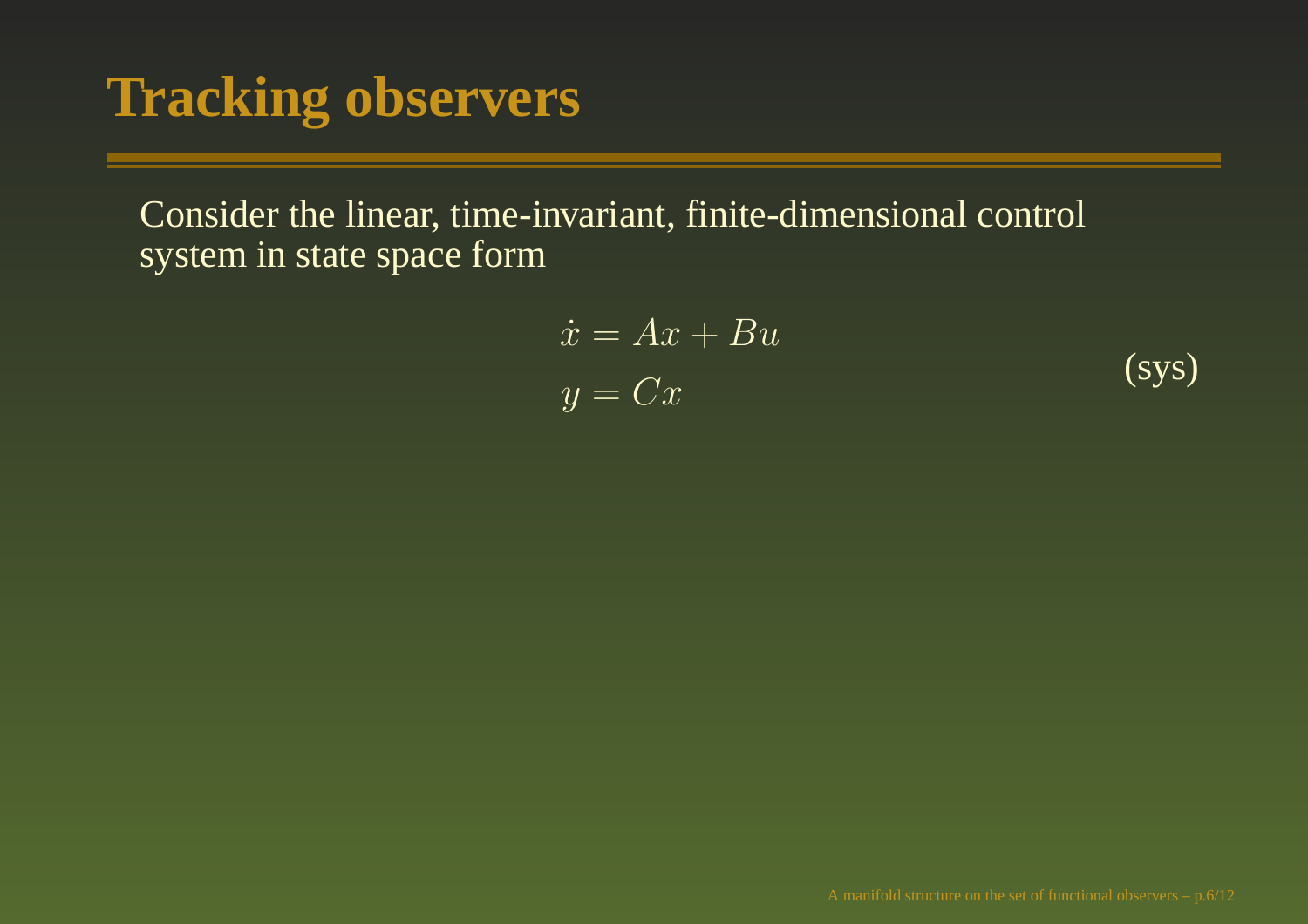Consider the linear, time-invariant, finite-dimensional control system in state space form

$$
\begin{aligned}\n\dot{x} &= Ax + Bu \\
y &= Cx\n\end{aligned} \tag{sys}
$$

**Definition.** A *tracking observer* for V <sup>x</sup> is <sup>a</sup> dynamical system

$$
\dot{v} = Kv + Ly + Mu \tag{obs}
$$

which is driven by <sup>u</sup> and by y and has the *tracking property*:

$$
v(0) := Vx(0) \implies v(t) = Vx(t) \quad \text{for all } t \in \mathbb{R}
$$

where  $x(0)$  and  $u(.)$  are arbitrary.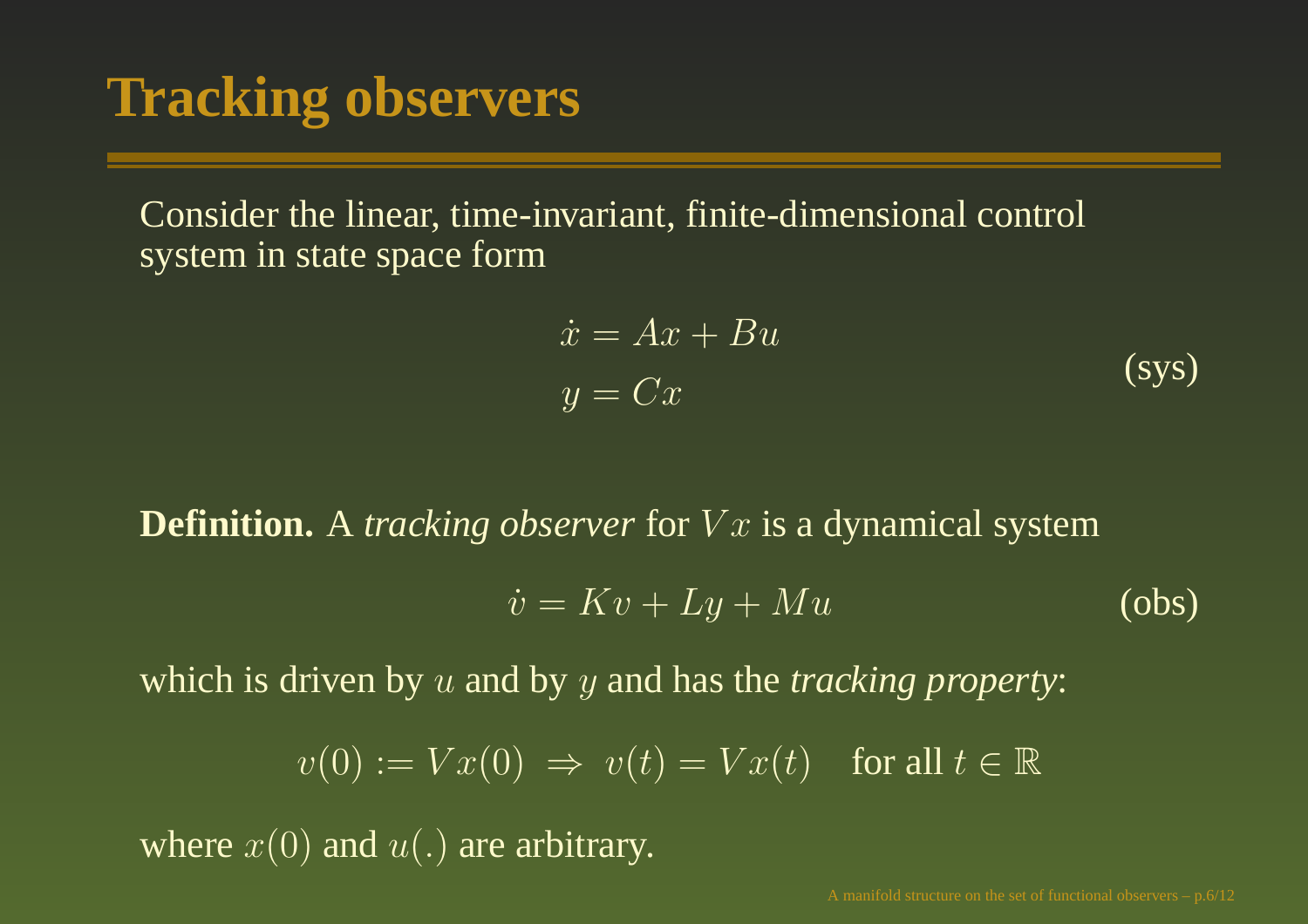**Theorem.** (Luenberger, 1964) Syst[em](#page-20-0) (obs) is <sup>a</sup> tracking observer for  $Vx$  if and only if

$$
VA - KV = LC
$$
  

$$
M = VB
$$
 (syl)

In this case the *tracking error*  $e(t) = v(t) - Vx(t)$  is governed by the differential equation  $\dot{e} = Ke$ .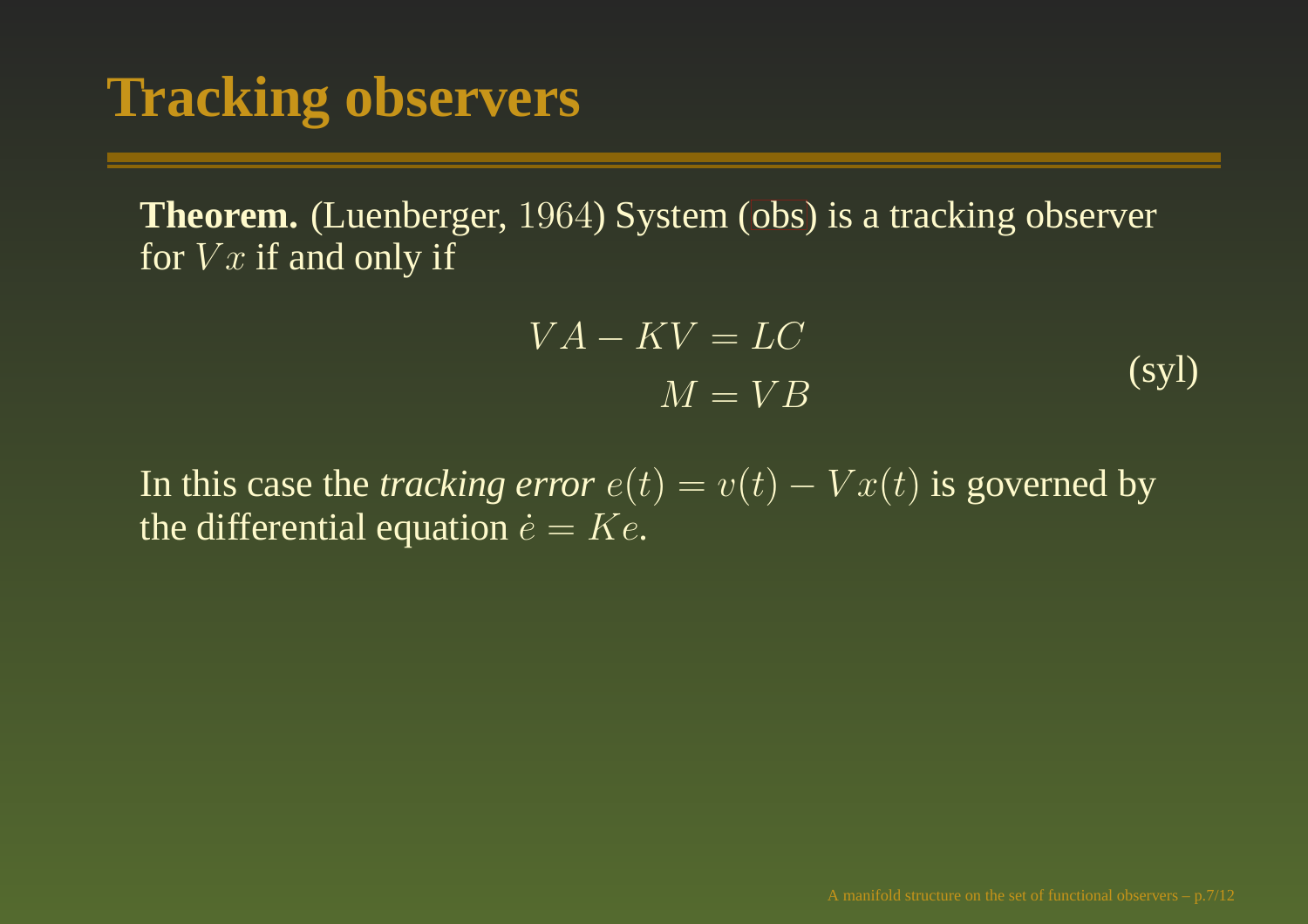**Theorem.** (Luenberger, 1964) Syst[em](#page-20-0) (obs) is <sup>a</sup> tracking observer for  $Vx$  if and only if

$$
VA - KV = LC
$$
  

$$
M = VB
$$
 (syl)

In this case the *tracking error*  $e(t) = v(t) - Vx(t)$  is governed by the differential equation  $\dot{e} = Ke$ .

**Theorem.** (Willems et al.,  $\approx 1980$ ) Let V be of full row rank. For every tracking observer for  $Vx$  there exists a friend J of Ker V such that  $(A-JC)|_{\mathbb{R}^n/\,\mathrm{Ker}\, V}$  is similar to  $K.$  Conversely, for every friend J of Ker V there exists a unique tracking observer for  $Vx$  such that K is similar to  $(A - JC)|_{\mathbb{R}^n/\mathop{\rm Ker} V}$ . Especially, there exists a tracking observer for  $Vx$  if and only if  $\text{Ker }V$  is  $(C, A)$ -invariant.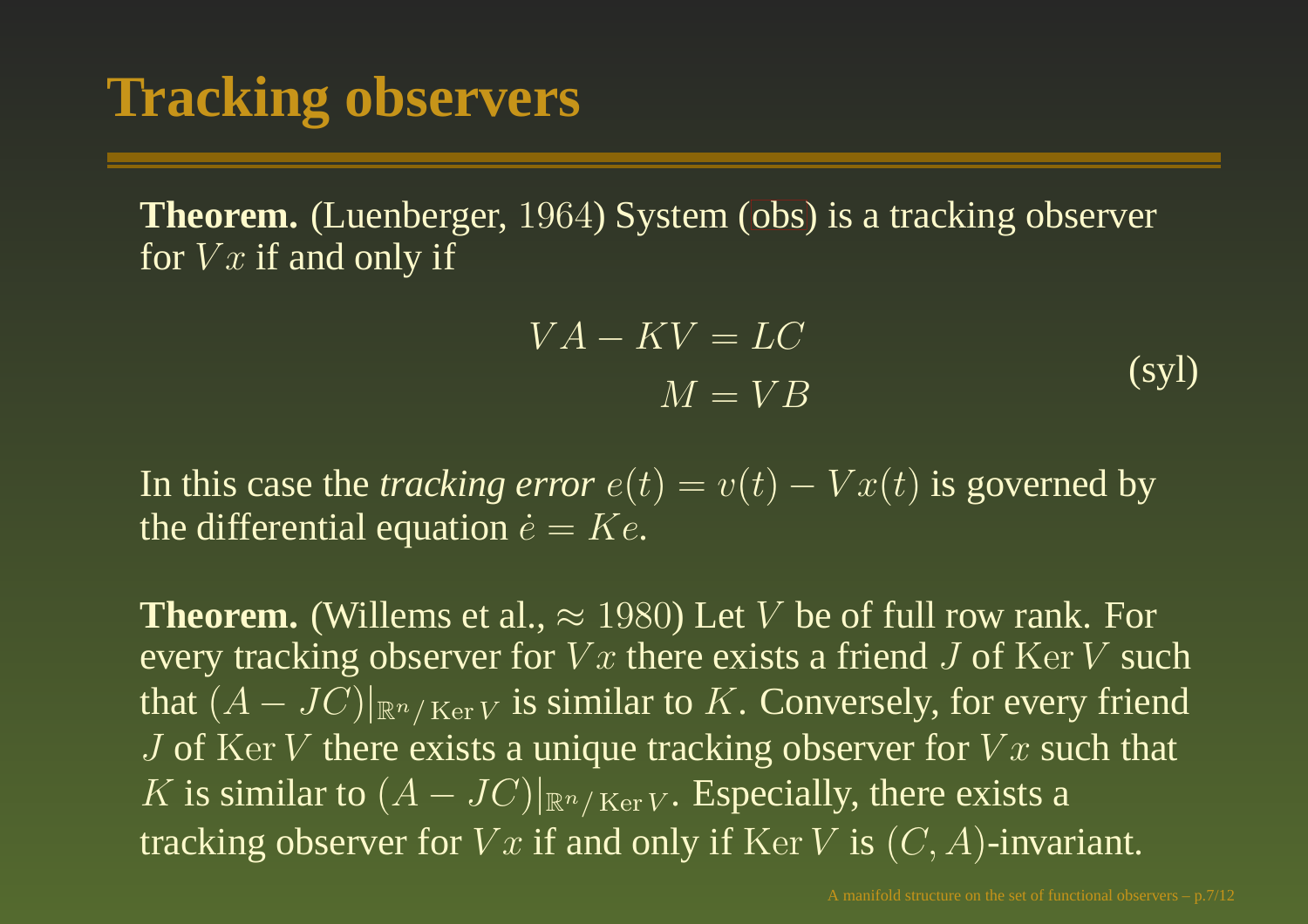**Theorem.** (T., 2002) Let  $(C, A)$  be observable and let k and p be the numbers of rows of  $V$  and  $C,$  respectively. Then the set

 $\overline{\mathrm{Obs}_{k,k}} := \{ (K, L, M, V) | VA - KV = LC, M = VB, \text{rk } V = k \}$ 

of tracking observer parameters is <sup>a</sup> smooth (sub)manifold of dimension  $k^2 + kp$ .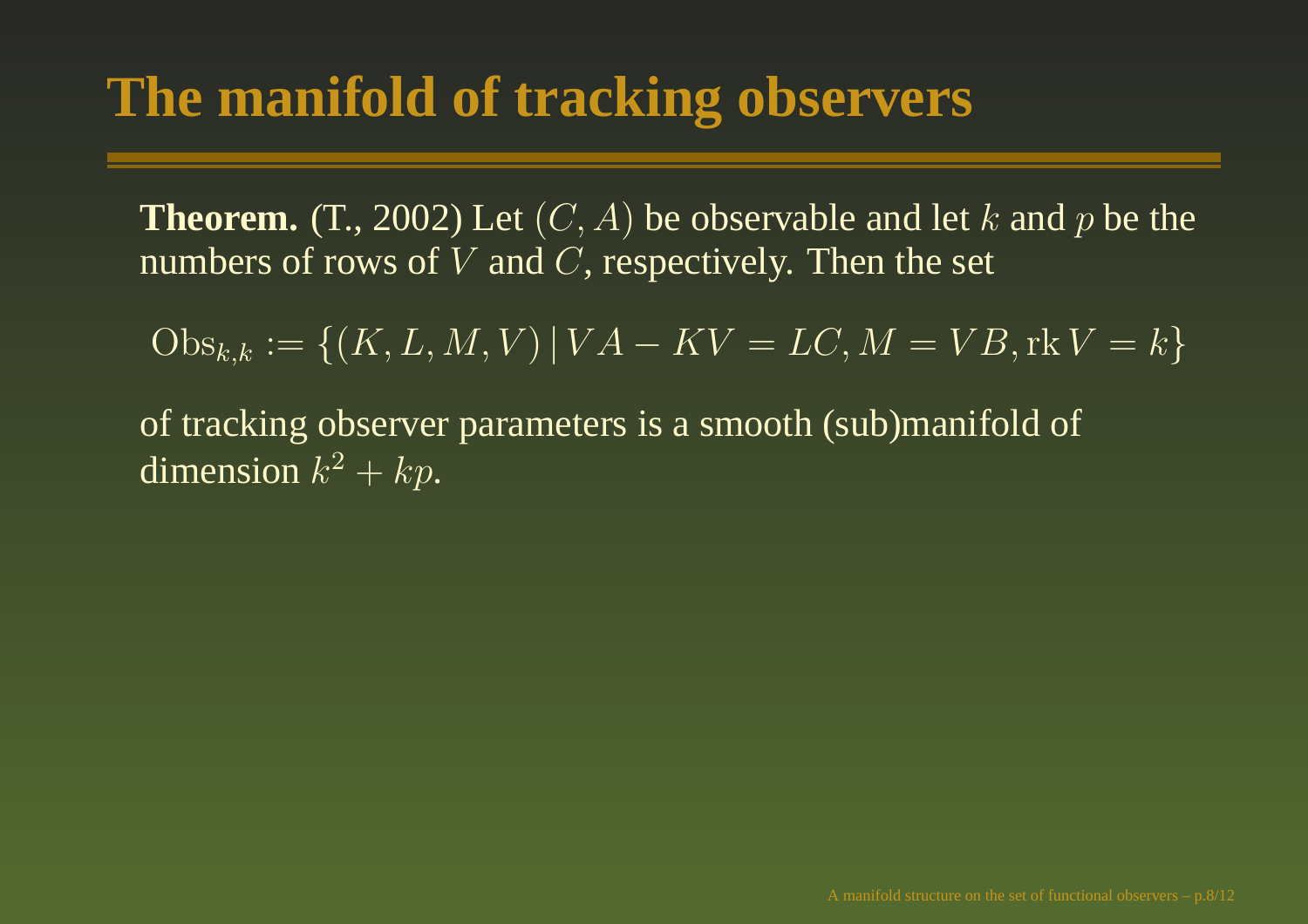**Theorem.** (T., 2002) Let  $(C, A)$  be observable and let k and p be the numbers of rows of  $V$  and  $C,$  respectively. Then the set

$$
Obs_{k,k} := \{(K, L, M, V) | VA - KV = LC, M = VB, \text{rk } V = k\}
$$

of tracking observer parameters is <sup>a</sup> smooth (sub)manifold of dimension  $k^2 + kp$ .

*Proof.* The value  $(0, 0)$  is a regular value of the map

 $f: (K, L, M, V) \mapsto (VA - KV - LC, M - VB)$ 

The requirement  $\operatorname{rk} V = k$  yields an open subset.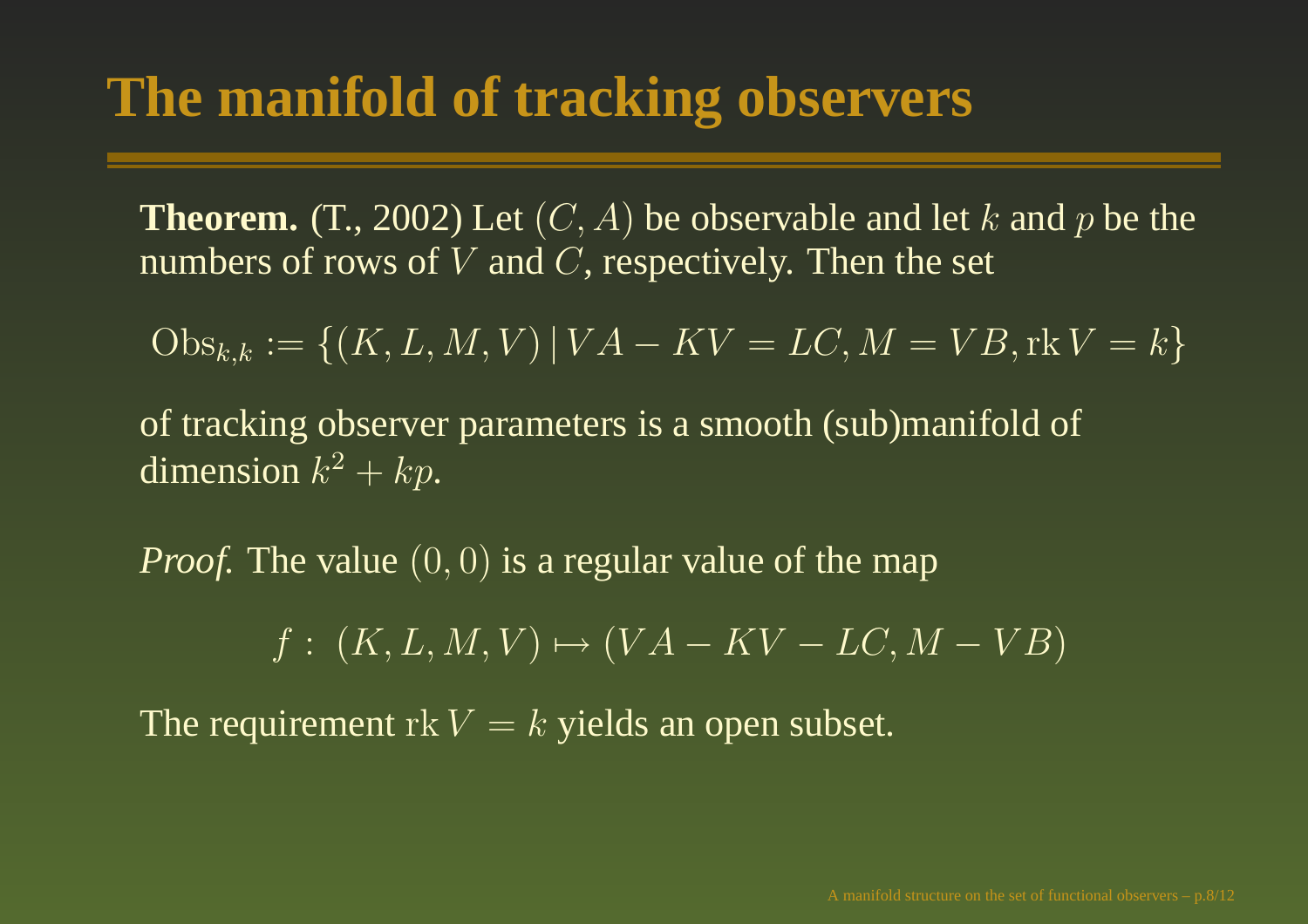**Theorem.** (T., 2002) Consider the similarity action

$$
\sigma: GL(k) \times Obs_{k,k} \longrightarrow Obs_{k,k},
$$
  

$$
(S, (K, L, M, V)) \mapsto (SKS^{-1}, SL, SM, SV)
$$

The  $\sigma$ -orbit space  $\mathrm{Obs}_{k,k}^{\sigma}$  of similarity classes

 $[K, L, M, V]_{\sigma} = \{(SKS^{-1}, SL, SM, SV) | S \in GL(k) \}.$ 

is a smooth manifold of dimension  $kp.$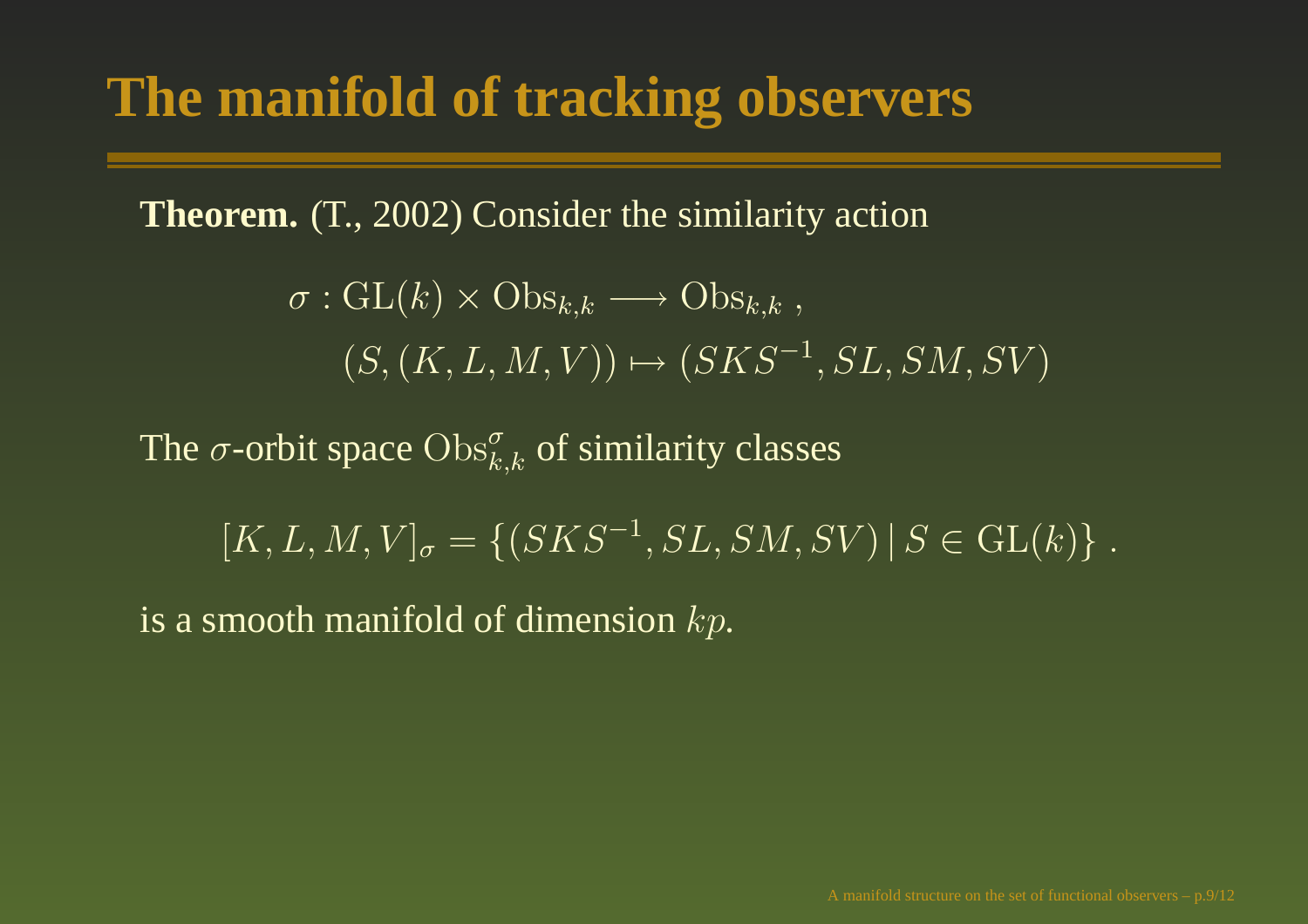**Theorem.** (T., 2002) Consider the similarity action

$$
\sigma: GL(k) \times Obs_{k,k} \longrightarrow Obs_{k,k},
$$
  

$$
(S, (K, L, M, V)) \mapsto (SKS^{-1}, SL, SM, SV)
$$

The  $\sigma$ -orbit space  $\mathrm{Obs}_{k,k}^{\sigma}$  of similarity classes

 $[K, L, M, V]_{\sigma} = \{(SKS^{-1}, SL, SM, SV) | S \in GL(k) \}.$ 

is a smooth manifold of dimension  $kp.$ 

*Proof.* The equations  $VA - KV = LC$  and  $M = VB$  are invariant under  $\sigma$ . The similarity action is free and has a closed graph mapping. Furthermore, dim  $GL(k) = k^2$ .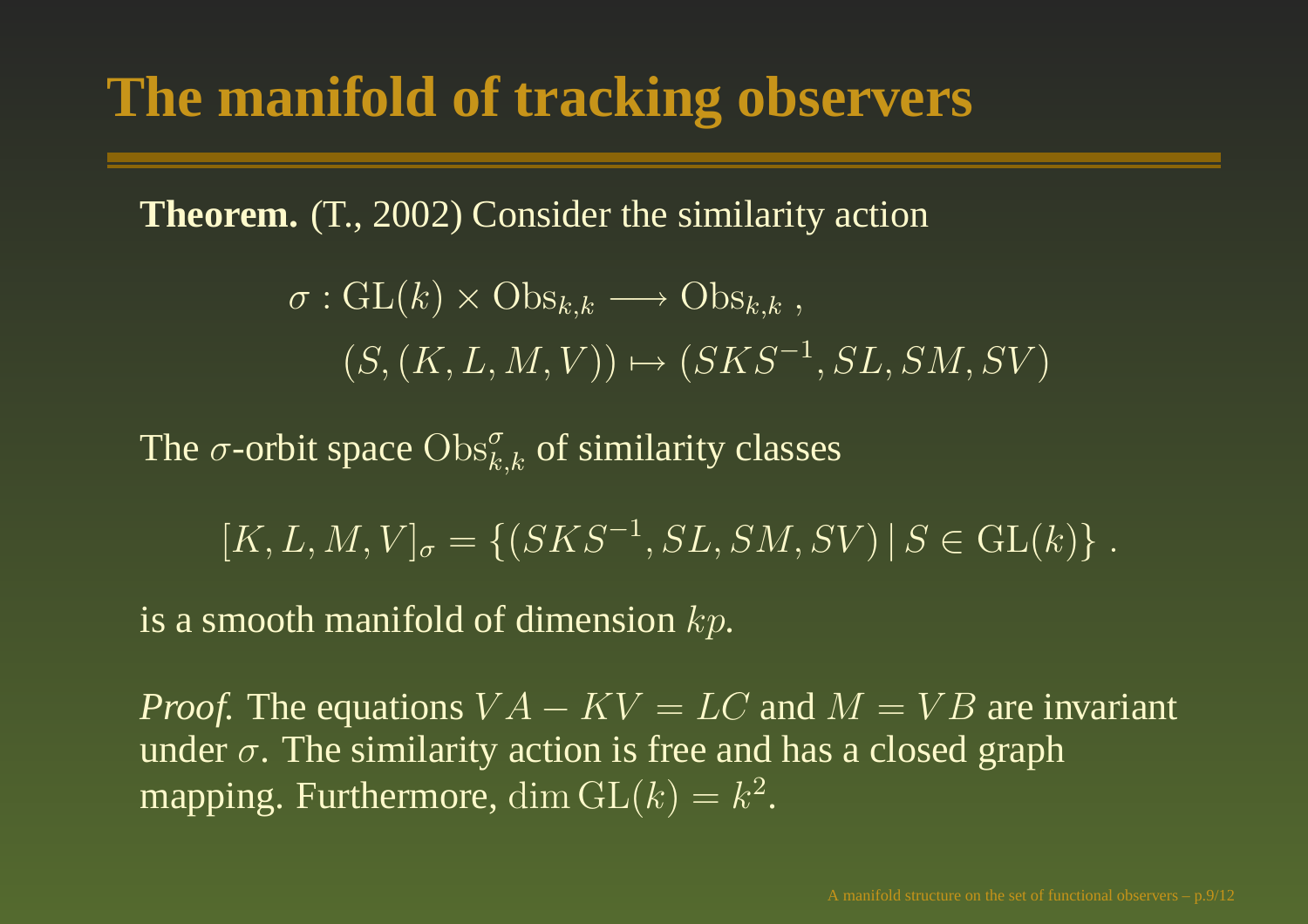# **Conditioned invariants and friends**

**Theorem.** (Helmke/T., 2002) Let  $(C, A)$  be observable, let  $p \times n$  be the format of  $C$  and let  $0\leq k < n.$  Then the set

 $\text{Inv}_k = \{(\mathcal{V},J) \,|\, (A-JC)\mathcal{V} \subset \mathcal{V}, \textrm{codim}\, \mathcal{V} = k\}$ 

is a smooth manifold of dimension  $np.$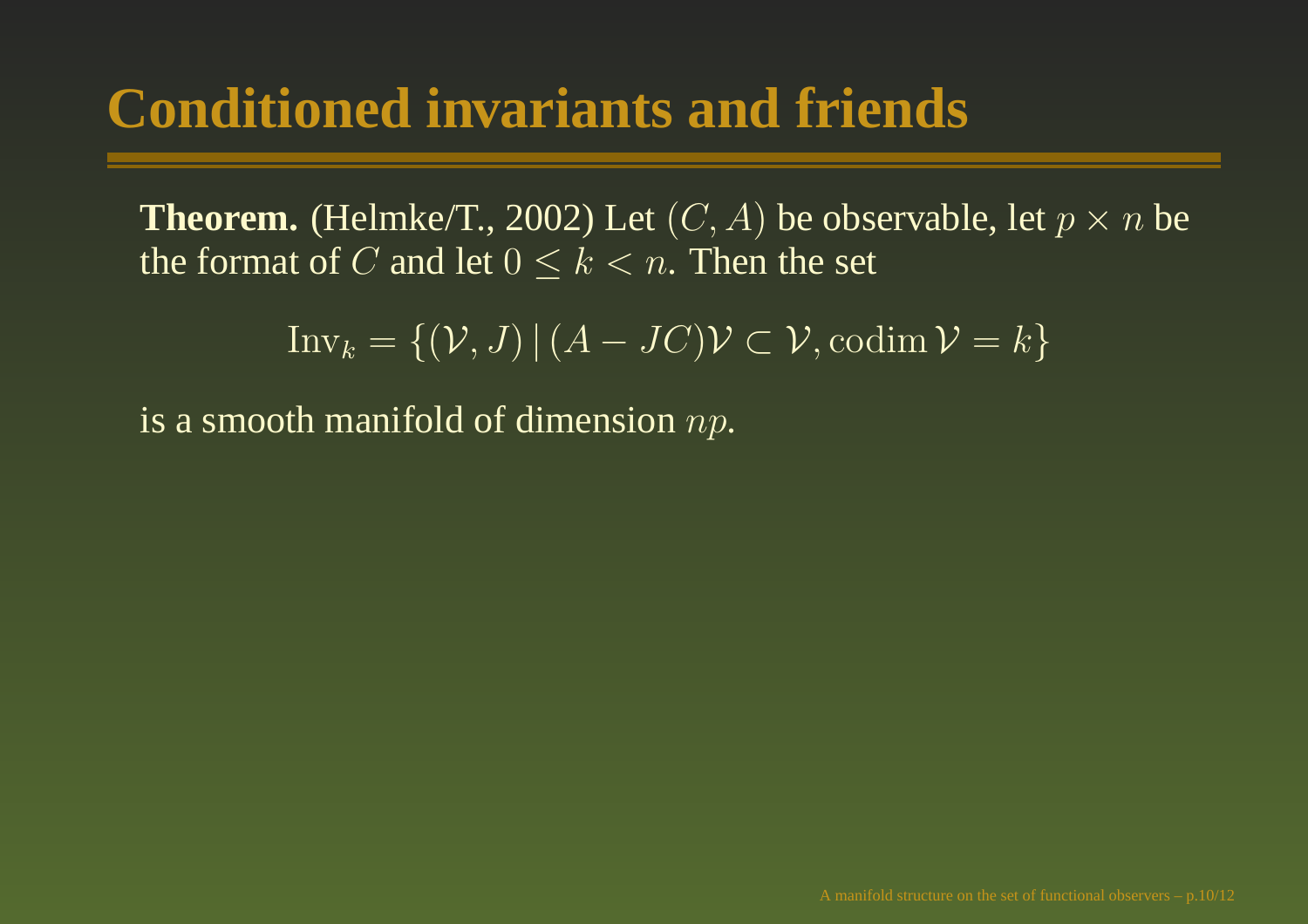#### **Conditioned invariants and friends**

**Theorem.** (Helmke/T., 2002) Let  $(C, A)$  be observable, let  $p \times n$  be the format of  $C$  and let  $0\leq k < n.$  Then the set

$$
\text{Inv}_k = \{ (\mathcal{V}, J) \, | \, (A - JC)\mathcal{V} \subset \mathcal{V}, \text{codim}\,\mathcal{V} = k \}
$$

is a smooth manifold of dimension  $np$ . Furthermore, the map

 $f: \text{Inv}_k \longrightarrow \text{Obs}_{k,k}^{\sigma}$ ,  $(V, J) \mapsto [K, L, M, V]_{\sigma}$ ,

defined by  $\operatorname{Ker} V = \mathcal{V}, M = VB, L = VJ$  and  $KV = VA - LC =$  $V(A-JC)$  is a smooth vector bundle.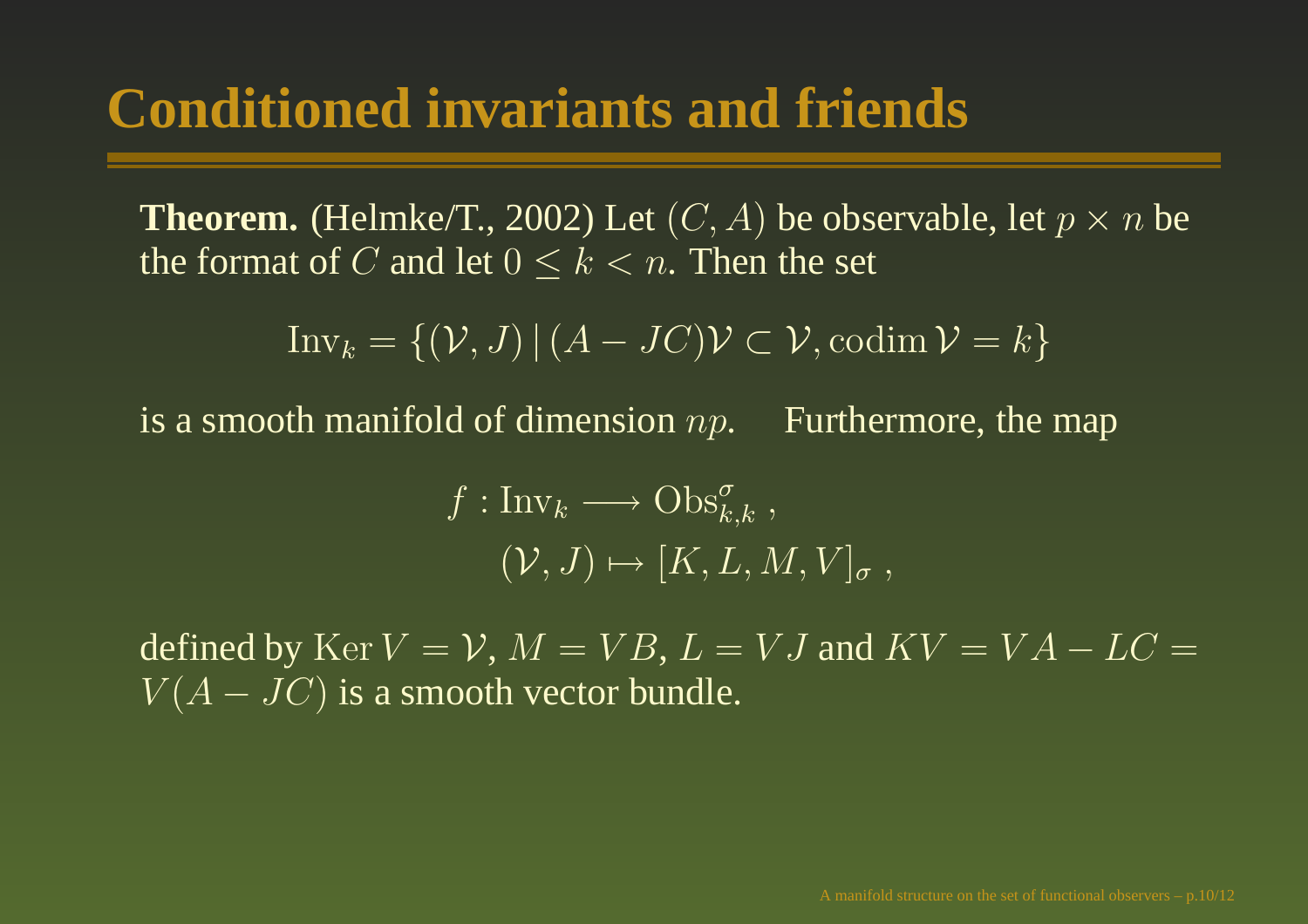## **Conditioned invariants and friends**

**Theorem.** (Helmke/T., 2002) Let  $(C, A)$  be observable, let  $p \times n$  be the format of  $C$  and let  $0\leq k < n.$  Then the set

$$
\text{Inv}_k = \{ (\mathcal{V}, J) \, | \, (A - JC)\mathcal{V} \subset \mathcal{V}, \text{codim}\, \mathcal{V} = k \}
$$

is a smooth manifold of dimension  $np$ . Furthermore, the map

 $f : Inv_k \longrightarrow \mathrm{Obs}_{k,k}^{\sigma},$  $(\overline{V}, \overline{J}) \mapsto [K, L, M, V]_{\sigma}$ ,

defined by  $\operatorname{Ker} V = \mathcal{V}, M = VB, L = VJ$  and  $KV = VA - LC =$  $V(A-JC)$  is a smooth vector bundle.

*Proof.* http://statistik.mathematik.uni-wuerzburg.de/˜jochen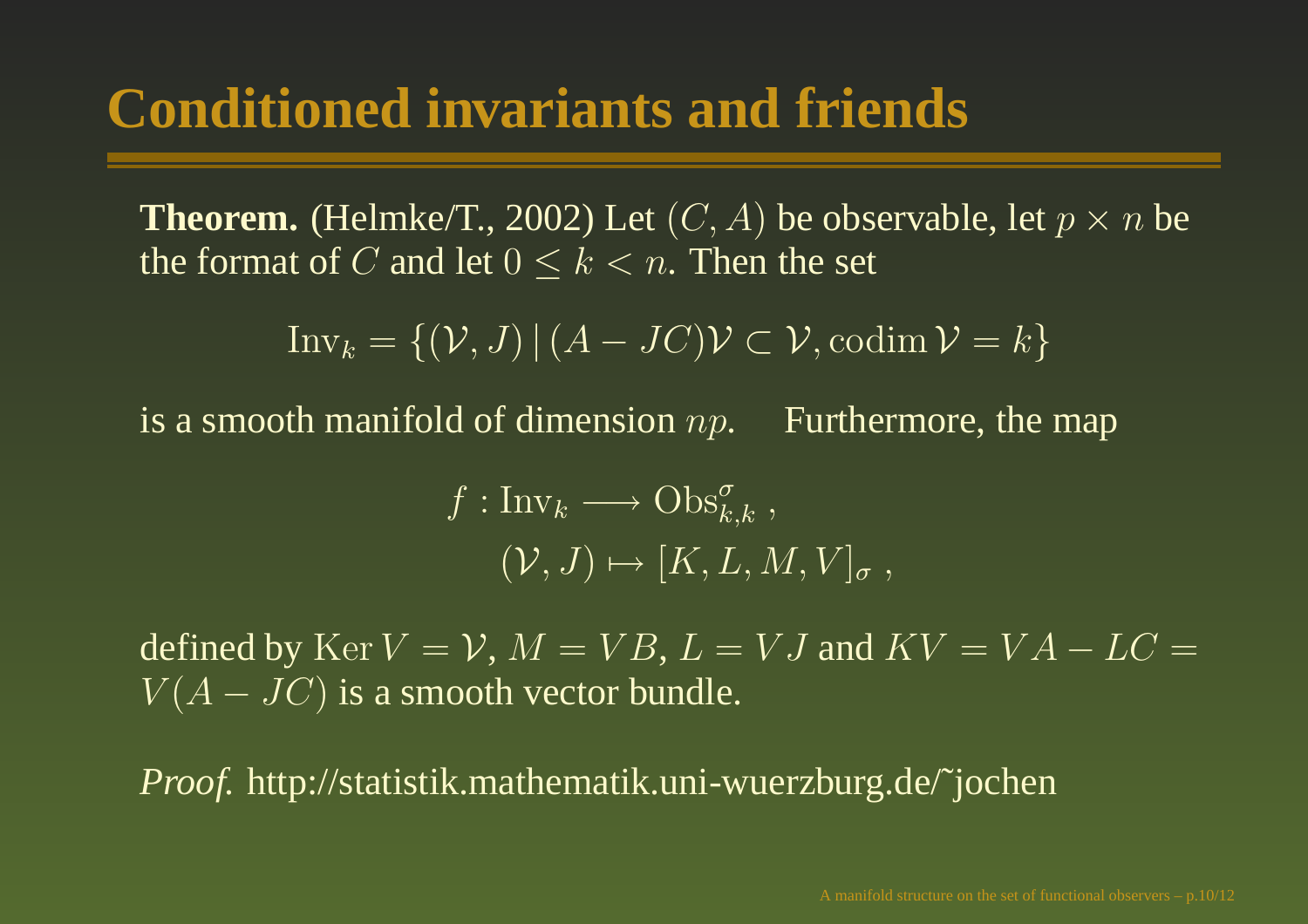# **Application: OAF-compensators**

One way of stabilizing syst[em](#page-20-0) (sys) is to dynamically feed back the state  $v$  of an appropriately designed tracking obser[ver](#page-20-0) (obs) via

$$
u = Fv + r
$$

Here the observer matrix  $K$  as well as  $(A + BF)$  have to be stable.  $r$ denotes an external reference signal.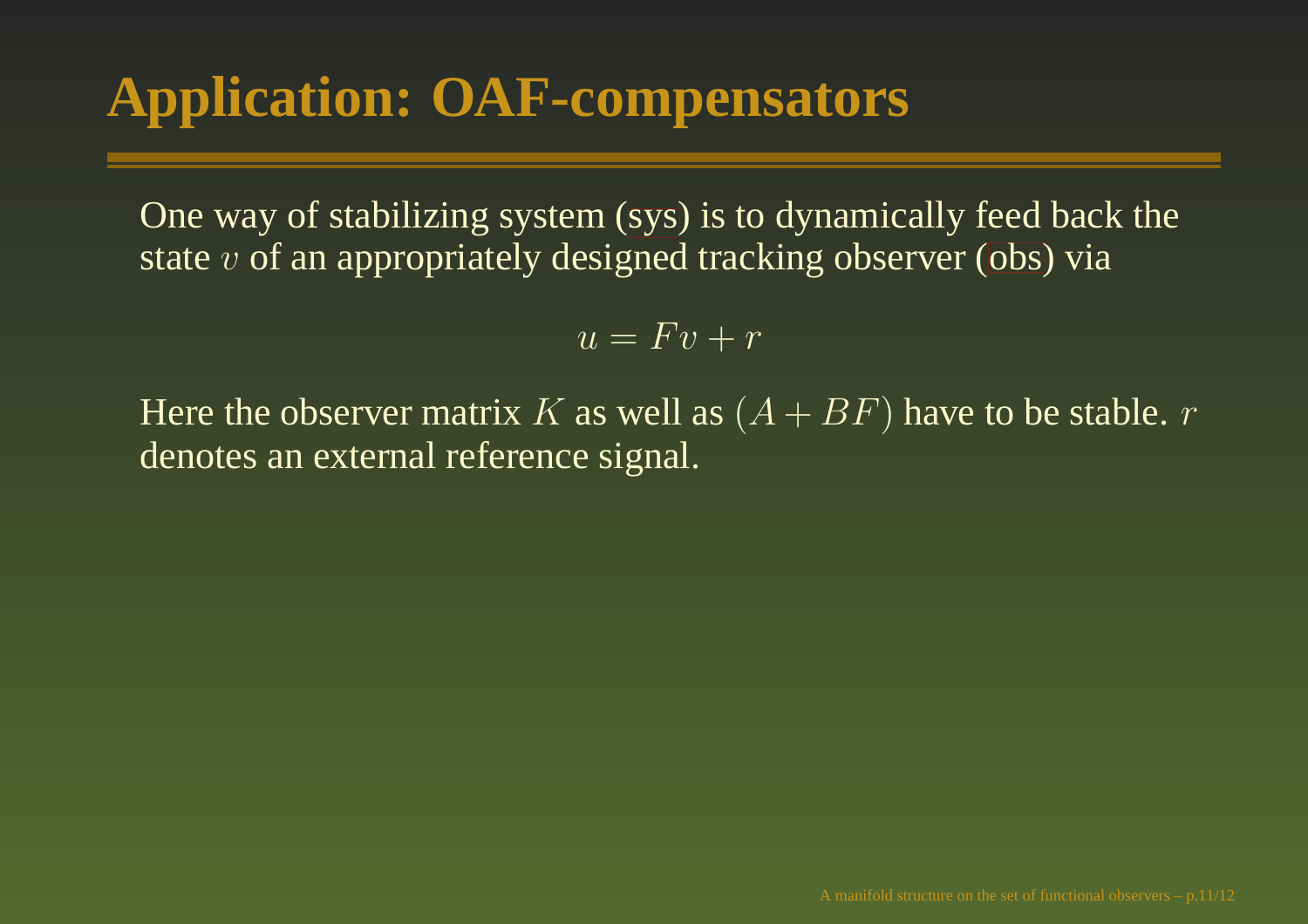# **Application: OAF-compensators**

One way of stabilizing syst[em](#page-20-0) (sys) is to dynamically feed back the state  $v$  of an appropriately designed tracking obser[ver](#page-20-0) (obs) via

$$
u = Fv + r
$$

Here the observer matrix  $K$  as well as  $(A + BF)$  have to be stable.  $r$ denotes an external reference signal.

cf. J.M. Schumacher, Ph.D. thesis,  $\approx 1980$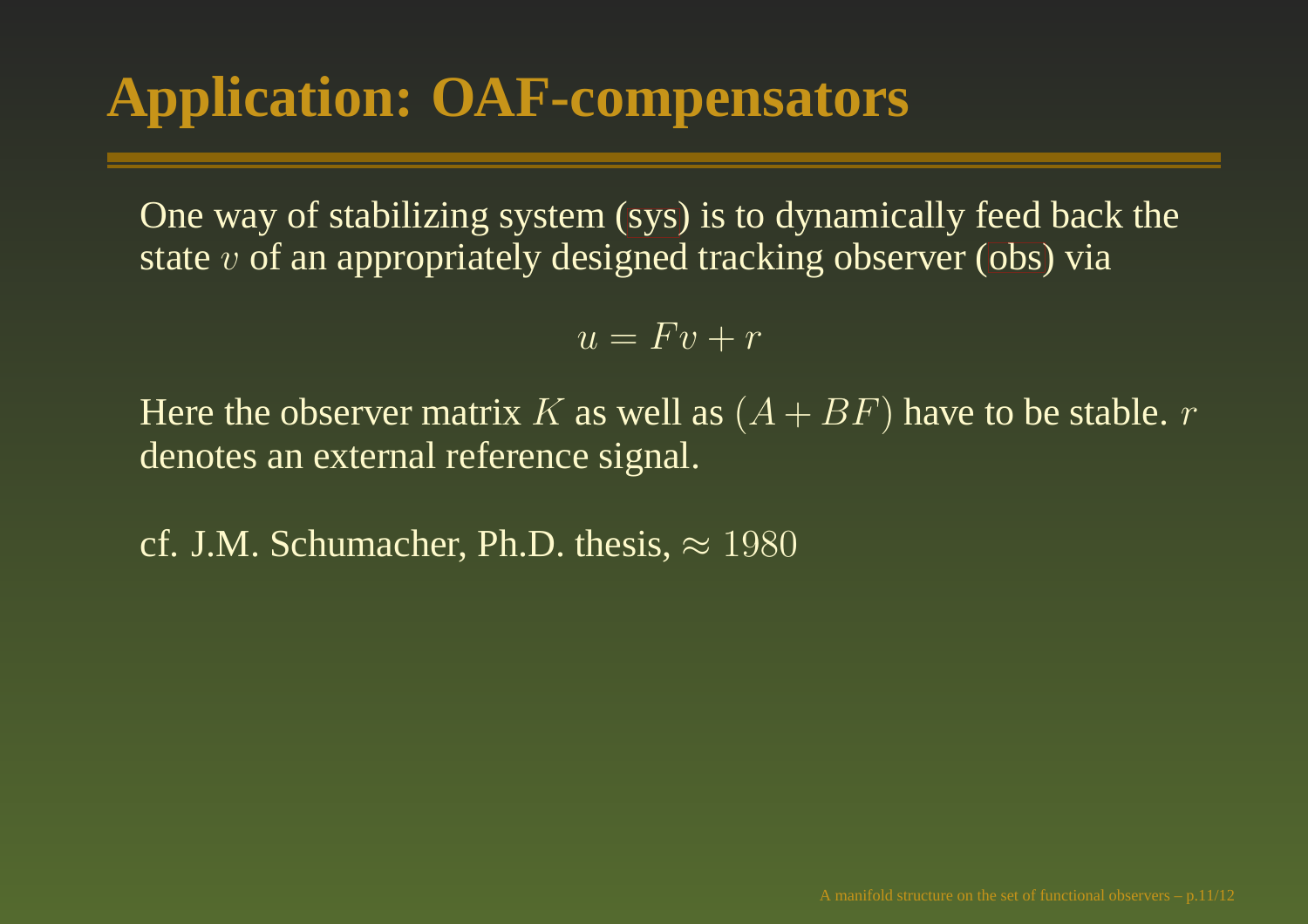One way of stabilizing syst[em](#page-20-0) (sys) is to dynamically feed back the state  $v$  of an appropriately designed tracking obser[ver](#page-20-0) (obs) via

$$
u = Fv + r
$$

Here the observer matrix  $K$  as well as  $(A + BF)$  have to be stable.  $r$ denotes an external reference signal.

cf. J.M. Schumacher, Ph.D. thesis,  $\approx 1980$ 

 $\Longrightarrow$  Minimize the  $L^2$ -sensitivity of the closed loop transfer function from  $r$  to  $y$  over the previously defined observer manifold to get the OAF-compensator best suited to fixed point arithmetics as used in hardware signal processors.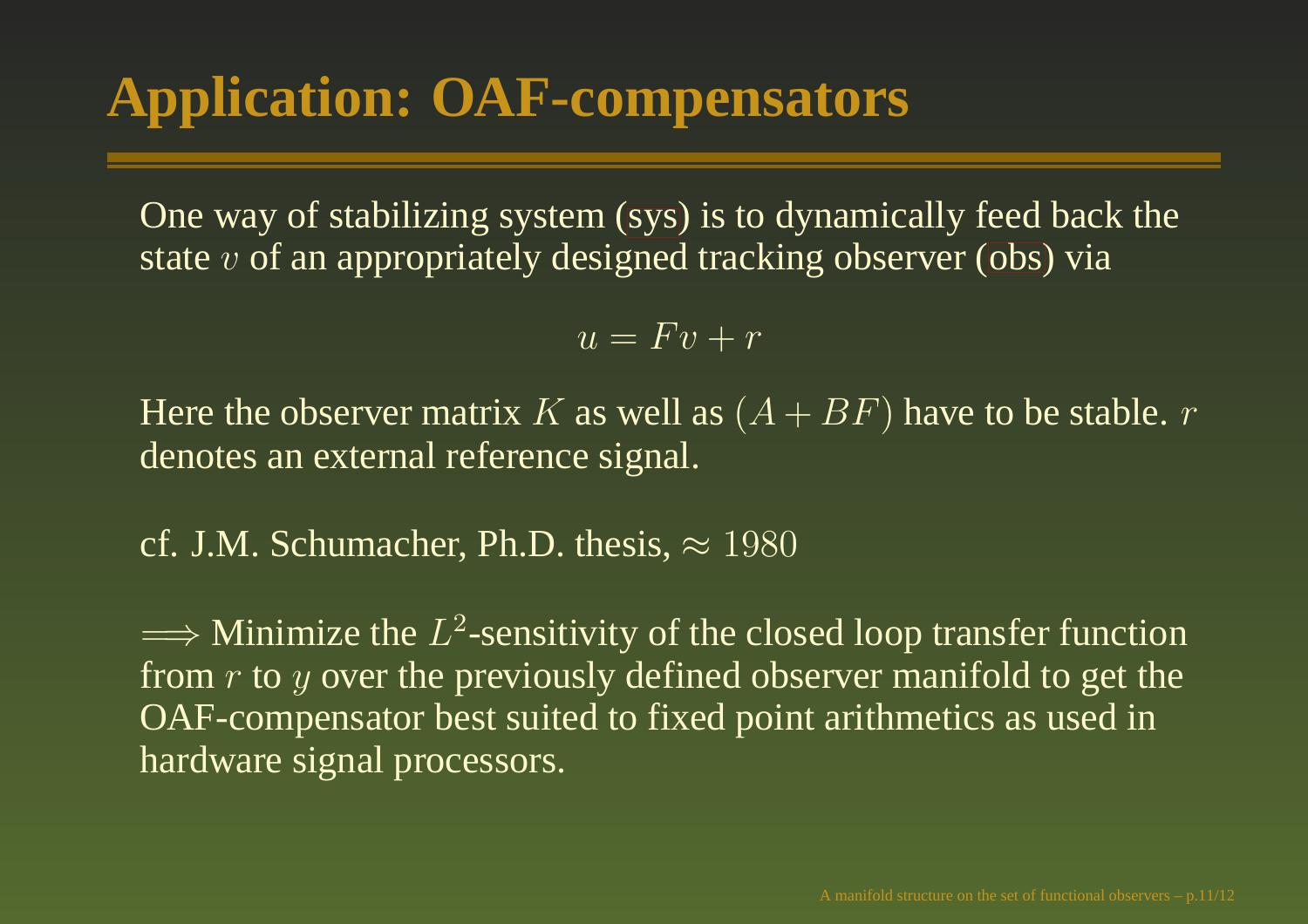# **Outlook**

ш extend the previous results to compensator couples and MA-compensators.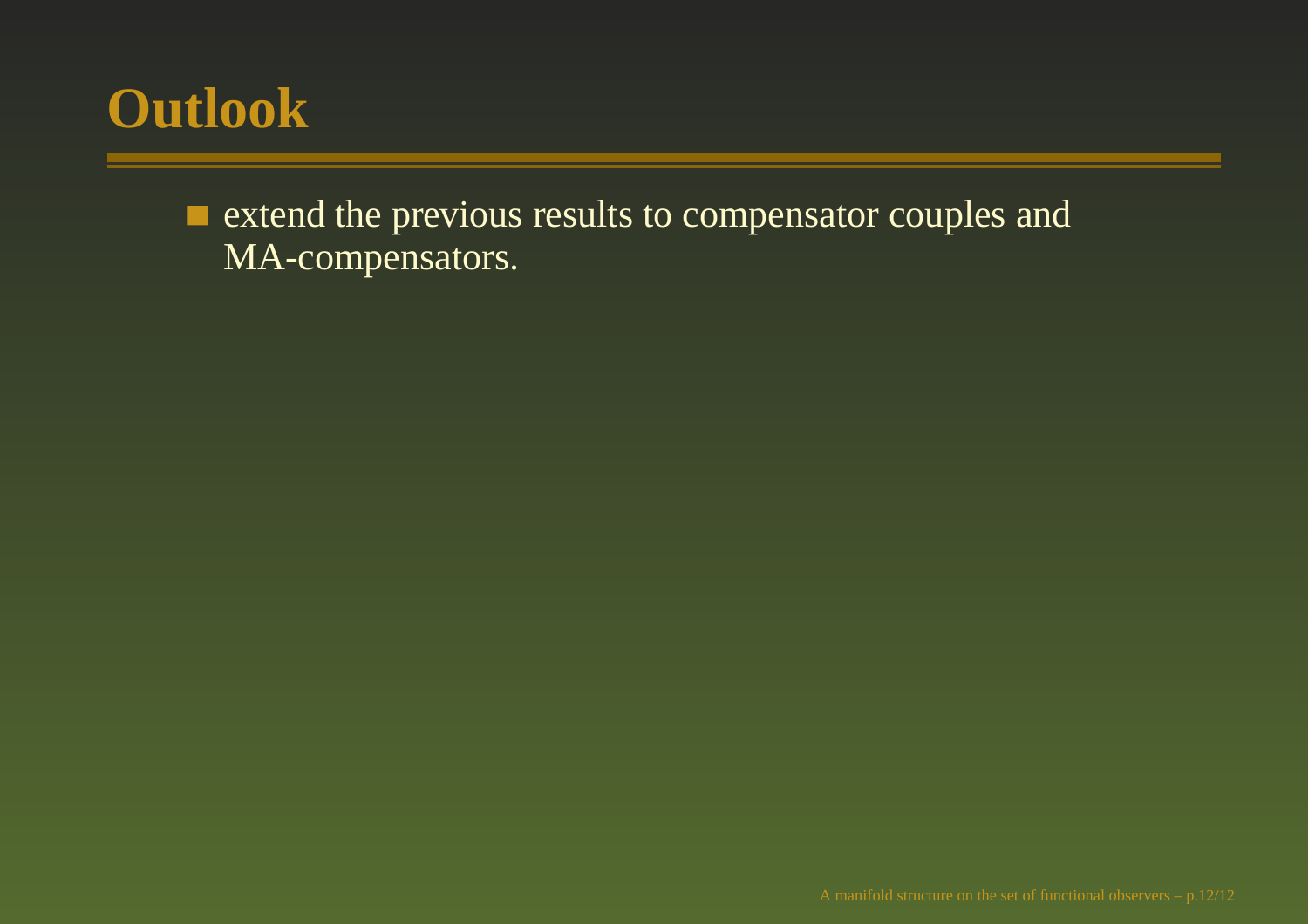# **Outlook**

- extend the previous results to compensator couples and MA-compensators.
- develop numerical algorithms for observer/compensator design based on gradient ¤ows evolving on the observer manifold